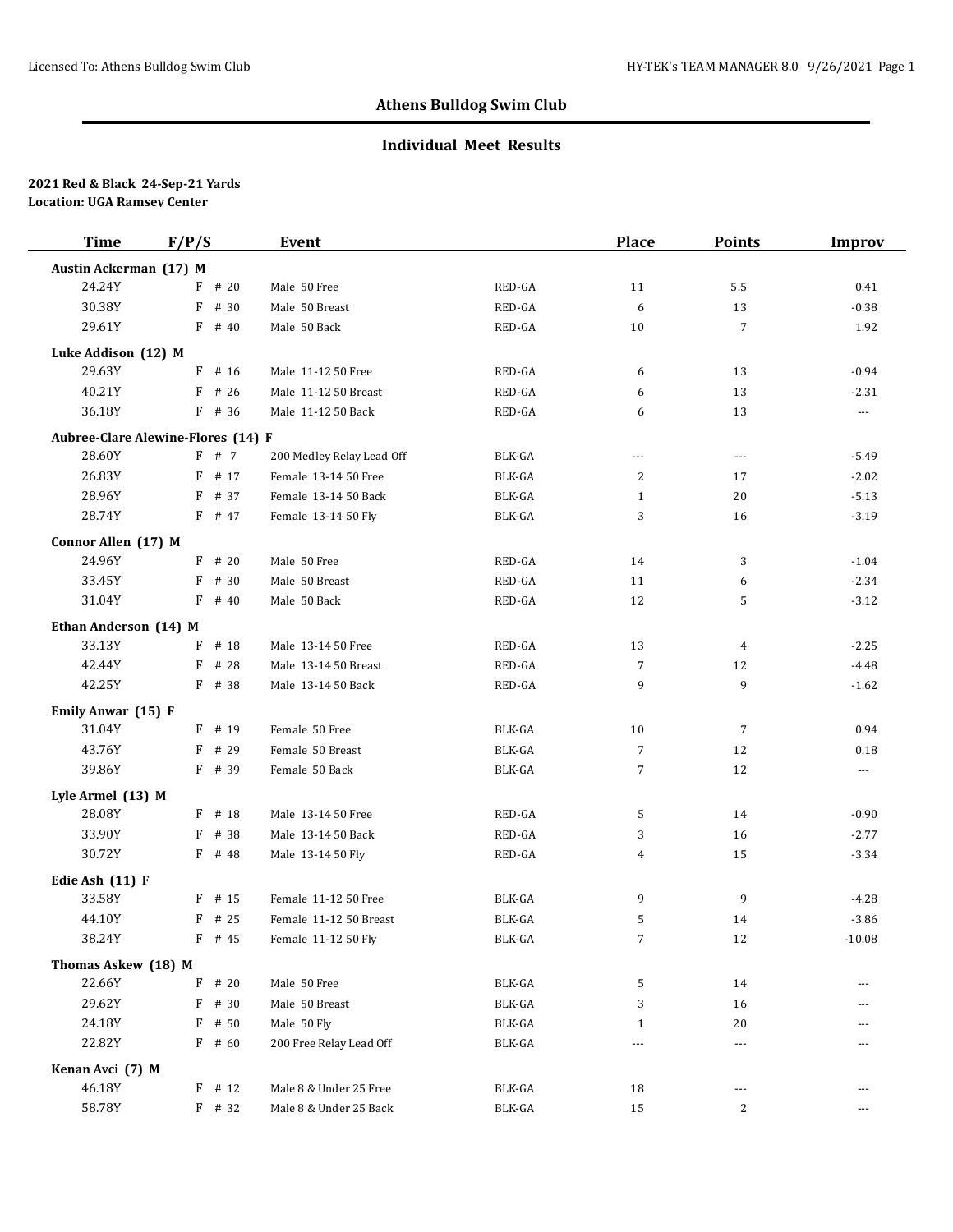## **Individual Meet Results**

| <b>Time</b>              | F/P/S                             | Event                      |               | <b>Place</b>   | <b>Points</b> | <b>Improv</b>  |
|--------------------------|-----------------------------------|----------------------------|---------------|----------------|---------------|----------------|
| Nicolas Avelar (12) M    |                                   |                            |               |                |               |                |
| 30.31Y                   | F<br># 16                         | Male 11-12 50 Free         | BLK-GA        | 8              | 11            | $-1.74$        |
| 39.42Y                   | F<br># 26                         | Male 11-12 50 Breast       | BLK-GA        | 4              | 15            | $-2.93$        |
| 35.92Y                   | $F$ # 46                          | Male 11-12 50 Fly          | <b>BLK-GA</b> | 5              | 14            | $-0.91$        |
| Nicole Avelar (15) F     |                                   |                            |               |                |               |                |
| 28.98Y                   | $F$ # 19                          | Female 50 Free             | RED-GA        | $\overline{7}$ | 12            | 1.42           |
| 35.11Y                   | F<br># 29                         | Female 50 Breast           | RED-GA        | $\mathbf{1}$   | 20            | $-0.91$        |
| 29.36Y                   | F # 49                            | Female 50 Fly              | RED-GA        | 2              | 17            | 0.74           |
|                          | Alessandra Ayala Hernandez (12) F |                            |               |                |               |                |
| 35.21Y                   | $F$ # 5                           | 200 Medley Relay Lead Off  | BLK-GA        | $\cdots$       | $---$         | ---            |
| 30.24Y                   | # 15<br>F                         | Female 11-12 50 Free       | <b>BLK-GA</b> | 4              | 15            | $\overline{a}$ |
| 36.89Y                   | F<br># 35                         | Female 11-12 50 Back       | BLK-GA        | 4              | 15            | $---$          |
| 37.01Y                   | $F$ # 45                          | Female 11-12 50 Fly        | BLK-GA        | 6              | 13            | ---            |
|                          | Amelia Ayala Hernandez (8) F      |                            |               |                |               |                |
| 19.36Y                   | $F$ # 11                          | Female 8 & Under 25 Free   | BLK-GA        | 2              | 17            | $\overline{a}$ |
| 27.16Y                   | #21<br>F                          | Female 8 & Under 25 Breast | BLK-GA        | 3              | 16            | ---            |
| 23.34Y                   | $F$ # 31                          | Female 8 & Under 25 Back   | BLK-GA        | 2              | 17            | $---$          |
| 43.49Y                   | $F$ # 51                          | 100 Free Relay Lead Off    | BLK-GA        | ---            | $---$         | $\overline{a}$ |
|                          |                                   |                            |               |                |               |                |
|                          | Andres Ayala Hernandez (6) M      |                            |               |                |               |                |
| 27.42Y                   | $F$ # 12                          | Male 8 & Under 25 Free     | <b>BLK-GA</b> | 12<br>9        | 5<br>9        | ---            |
| 33.24Y                   | $F$ # 32                          | Male 8 & Under 25 Back     | BLK-GA        |                |               | ---            |
| Kipras Bahr (12) M       |                                   |                            |               |                |               |                |
| 26.81Y                   | $F$ # 16                          | Male 11-12 50 Free         | RED-GA        | 2              | 17            | ---            |
| 35.43Y                   | F<br># 36                         | Male 11-12 50 Back         | RED-GA        | 4              | 15            | ---            |
| 30.33Y                   | $F$ # 46                          | Male 11-12 50 Fly          | RED-GA        | 2              | 17            | ---            |
| Sima Bahr (9) F          |                                   |                            |               |                |               |                |
| 34.41Y                   | # 13<br>F                         | Female 9-10 50 Free        | <b>BLK-GA</b> | 3              | 16            | $---$          |
| 41.23Y                   | F<br># 33                         | Female 9-10 50 Back        | <b>BLK-GA</b> | 2              | 17            | ---            |
| 39.51Y                   | $F$ # 43                          | Female 9-10 50 Fly         | <b>BLK-GA</b> | 3              | 16            | $\overline{a}$ |
| Vianney Balber (12) F    |                                   |                            |               |                |               |                |
| 29.18Y                   | $F$ # 15                          | Female 11-12 50 Free       | <b>BLK-GA</b> | 2              | 17            | $-0.92$        |
| 34.68Y                   | $F$ # 35                          | Female 11-12 50 Back       | <b>BLK-GA</b> | 2              | 17            | $-0.58$        |
| 33.88Y                   | F # 45                            | Female 11-12 50 Fly        | BLK-GA        | 2              | 17            | 0.61           |
| 29.95Y                   | $F$ # 55                          | 200 Free Relay Lead Off    | BLK-GA        | ---            | $---$         | $-0.15$        |
| Eli Bates (15) M         |                                   |                            |               |                |               |                |
| 23.34Y                   | $F$ # 20                          | Male 50 Free               | BLK-GA        | 9              | 9             | $-0.97$        |
| 30.26Y                   | $F$ # 30                          | Male 50 Breast             | BLK-GA        | 5              | 14            | $-4.22$        |
| Martha Kyle Bates (13) F |                                   |                            |               |                |               |                |
| 29.40Y                   | $F$ # 17                          | Female 13-14 50 Free       | BLK-GA        | 10             | 7             | 0.36           |
| 37.31Y                   | F<br># 27                         | Female 13-14 50 Breast     | BLK-GA        | 4              | 15            | 1.37           |
| 32.87Y                   | $F$ # 47                          | Female 13-14 50 Fly        | BLK-GA        | 7              | 12            | $-2.91$        |
|                          |                                   |                            |               |                |               |                |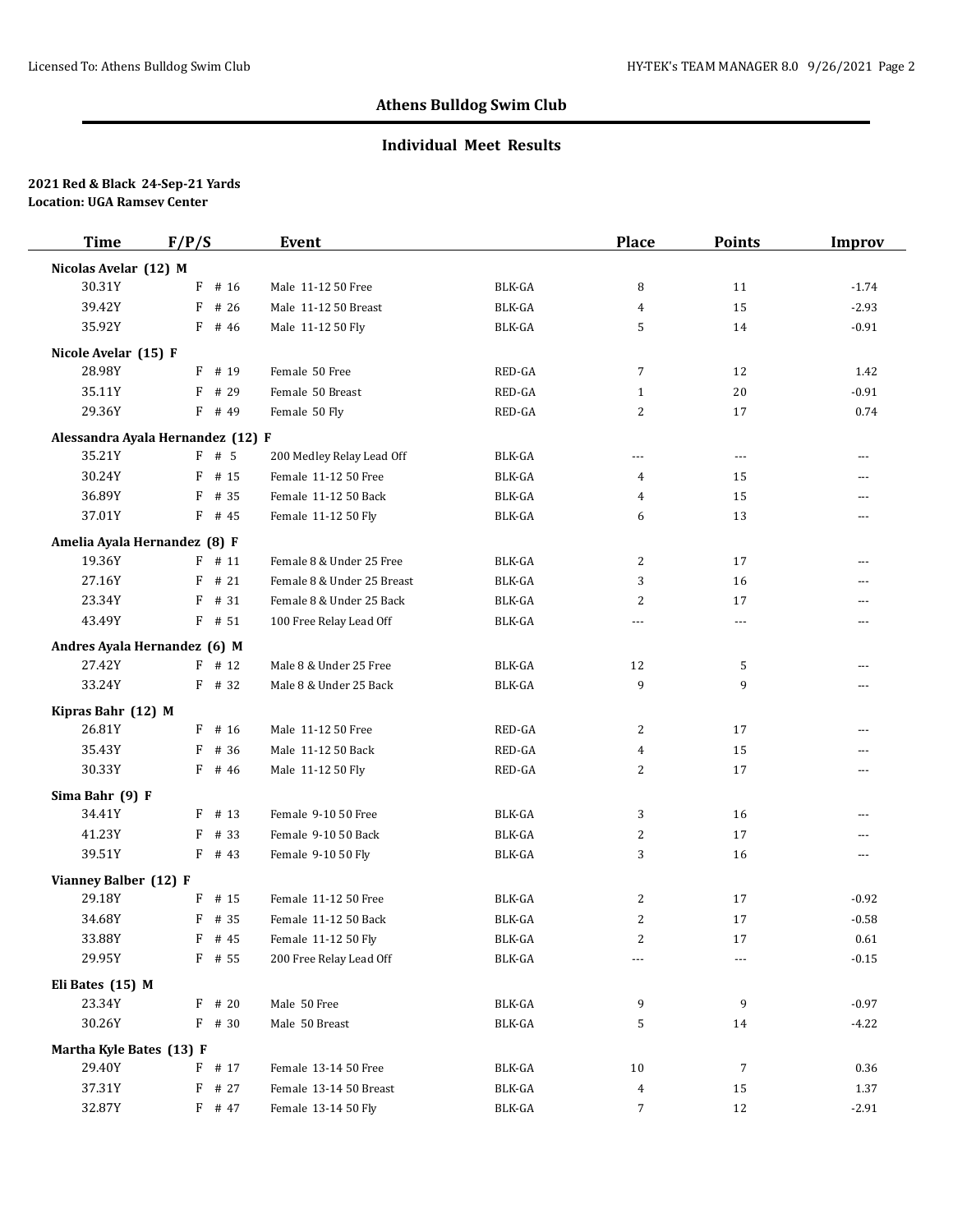## **Individual Meet Results**

| <b>Time</b>                  | F/P/S |          | <b>Event</b>               |               | <b>Place</b>   | <b>Points</b>  | <b>Improv</b>  |
|------------------------------|-------|----------|----------------------------|---------------|----------------|----------------|----------------|
| Ennis Bebin Blackwell (11) M |       |          |                            |               |                |                |                |
| 54.51Y                       |       | $F$ # 16 | Male 11-12 50 Free         | RED-GA        | 22             | $---$          | ---            |
| 51.65Y                       |       | F # 36   | Male 11-12 50 Back         | RED-GA        | 12             | 5              | $\overline{a}$ |
| Valeria Blanco (10) F        |       |          |                            |               |                |                |                |
| 41.47Y                       | F     | # 13     | Female 9-10 50 Free        | <b>BLK-GA</b> | 13             | 4              | $-3.47$        |
| 47.38Y                       | F     | # 33     | Female 9-10 50 Back        | BLK-GA        | 8              | 11             | ---            |
| <b>NS</b>                    |       | $F$ # 43 | Female 9-10 50 Fly         | BLK-GA        | $\cdots$       | $\cdots$       | ---            |
| Harrison Bluhm (9) M         |       |          |                            |               |                |                |                |
| 47.57Y                       | F     | # 14     | Male 9-10 50 Free          | RED-GA        | 7              | 12             | $-0.93$        |
| 54.68Y                       | F     | # 34     | Male 9-10 50 Back          | RED-GA        | 7              | 12             | $-1.34$        |
| 59.53Y                       |       | $F$ # 44 | Male 9-10 50 Fly           | RED-GA        | 4              | 15             | $-2.36$        |
| Hannah Rose Boyd (10) F      |       |          |                            |               |                |                |                |
| 38.10Y                       |       | F # 3    | 200 Medley Relay Lead Off  | BLK-GA        | ---            | $---$          | $-5.76$        |
| 34.04Y                       | F     | # 13     | Female 9-10 50 Free        | BLK-GA        | 2              | 17             | $-1.77$        |
| 49.92Y                       | F     | # 23     | Female 9-10 50 Breast      | <b>BLK-GA</b> | 4              | 15             | $-5.61$        |
| 39.79Y                       | F     | # 33     | Female 9-10 50 Back        | BLK-GA        | $\mathbf{1}$   | 20             | $-4.07$        |
| 34.74Y                       |       | $F$ # 53 | 200 Free Relay Lead Off    | <b>BLK-GA</b> | $\overline{a}$ | $\overline{a}$ | $-1.07$        |
| Micah Boyd (8) M             |       |          |                            |               |                |                |                |
| 18.96Y                       | F     | # 12     | Male 8 & Under 25 Free     | <b>BLK-GA</b> | $\mathbf{1}$   | 20             | $-0.08$        |
| 26.06Y                       | F     | # 32     | Male 8 & Under 25 Back     | BLK-GA        | 4              | 15             | 5.15           |
| 23.28Y                       | F     | # 42     | Male 8 & Under 25 Fly      | <b>BLK-GA</b> | 1              | 20             | 0.26           |
| 39.00Y                       |       | $F$ # 52 | 100 Free Relay Lead Off    | BLK-GA        | $\overline{a}$ | $\overline{a}$ | 19.96          |
| Clare Boyle (8) F            |       |          |                            |               |                |                |                |
| 22.38Y                       | F     | # 11     | Female 8 & Under 25 Free   | RED-GA        | 7              | 12             | $-3.54$        |
| 25.12Y                       | F     | # 21     | Female 8 & Under 25 Breast | RED-GA        | 1              | 20             | $-4.51$        |
| 26.86Y                       |       | $F$ # 31 | Female 8 & Under 25 Back   | RED-GA        | 8              | 11             | $-0.52$        |
| Colin Boyle (12) M           |       |          |                            |               |                |                |                |
| 30.15Y                       |       | $F$ # 16 | Male 11-12 50 Free         | RED-GA        | 7              | 12             | $-1.84$        |
| 35.80Y                       | F     | # 36     | Male 11-12 50 Back         | RED-GA        | 5              | 14             | $-2.03$        |
| 35.00Y                       |       | $F$ # 46 | Male 11-12 50 Fly          | RED-GA        | 4              | 15             | $-1.62$        |
| Nola Bramlett (10) F         |       |          |                            |               |                |                |                |
| 36.15Y                       |       | $F$ # 13 | Female 9-10 50 Free        | RED-GA        | 7              | 12             | $-0.09$        |
| 46.12Y                       |       | $F$ # 23 | Female 9-10 50 Breast      | RED-GA        | 2              | 17             | $-4.63$        |
| 45.52Y                       | F     | # 33     | Female 9-10 50 Back        | RED-GA        | 7              | 12             | $-10.55$       |
| 34.66Y                       |       | $F$ # 53 | 200 Free Relay Lead Off    | RED-GA        | $\cdots$       | $---$          | $-1.58$        |
| Carter Briscoe (10) M        |       |          |                            |               |                |                |                |
| 1:03.28Y                     |       | F # 14   | Male 9-10 50 Free          | BLK-GA        | 13             | 4              | ---            |
| 1:13.03Y                     |       | F # 24   | Male 9-10 50 Breast        | BLK-GA        | 6              | 13             | ---            |
| 1:16.28Y                     |       | $F$ # 34 | Male 9-10 50 Back          | BLK-GA        | 15             | 2              | ---            |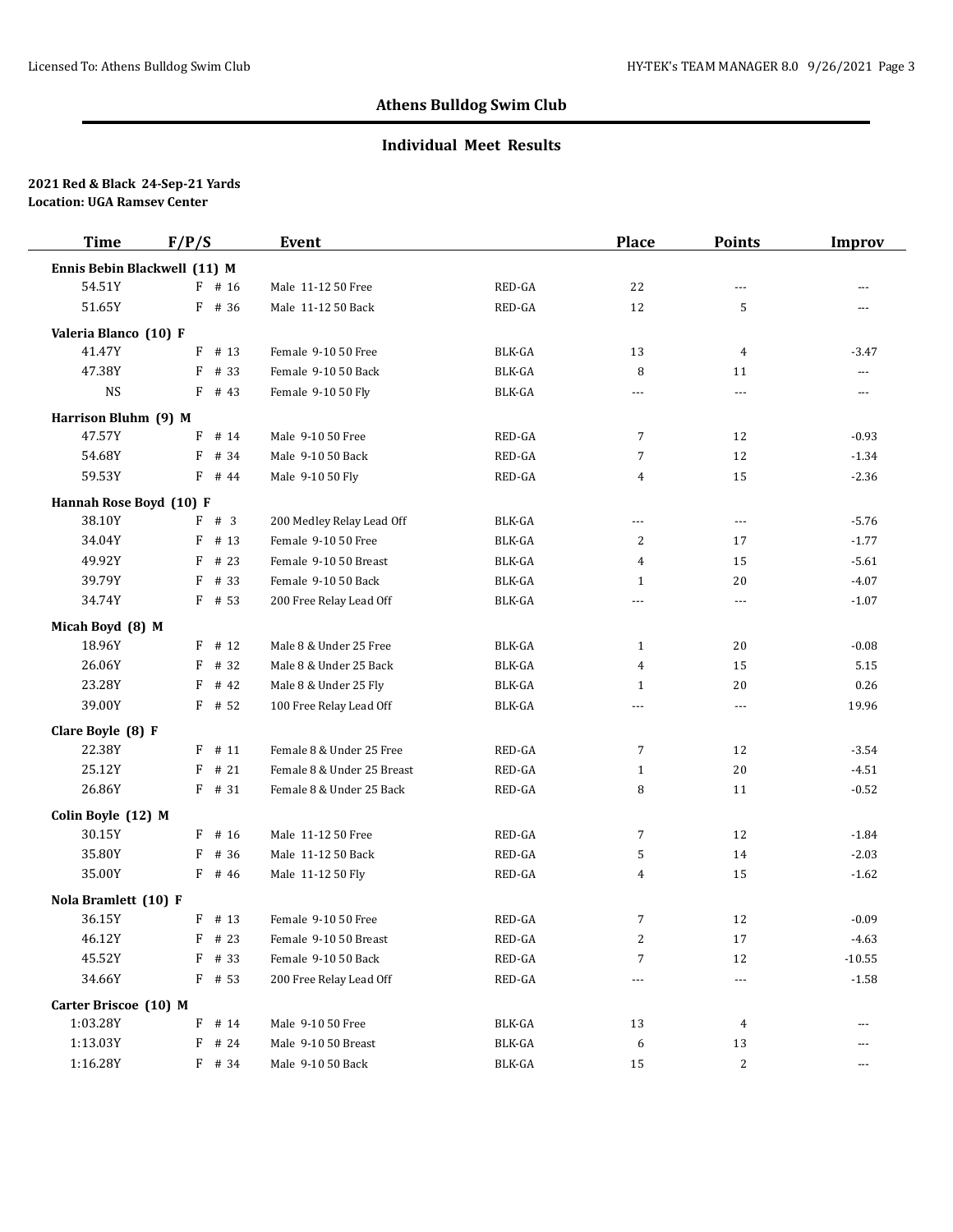## **Individual Meet Results**

| <b>Time</b>             | F/P/S        | <b>Event</b>              |                                   | <b>Place</b> | <b>Points</b>  | <b>Improv</b> |
|-------------------------|--------------|---------------------------|-----------------------------------|--------------|----------------|---------------|
| Daniel Brown (9) M      |              |                           |                                   |              |                |               |
| 52.32Y                  | $F$ # 14     | Male 9-10 50 Free         | BLK-GA                            | 9            | 9              | $-12.62$      |
| 1:06.05Y                | # 24<br>F    | Male 9-10 50 Breast       | <b>BLK-GA</b>                     | 4            | 15             | $-10.71$      |
| 1:13.34Y                | F<br># 34    | Male 9-10 50 Back         | <b>BLK-GA</b>                     | 13           | 4              | $-1.83$       |
| 1:00.57Y                | $F$ # 54     | 200 Free Relay Lead Off   | <b>BLK-GA</b>                     | ---          | $- - -$        | $-4.37$       |
| Noa Brown (11) F        |              |                           |                                   |              |                |               |
| 41.65Y                  | $F$ # 5      | 200 Medley Relay Lead Off | <b>BLK-GA</b>                     | $\cdots$     | $\cdots$       | $-5.70$       |
| 38.22Y                  | # 15<br>F    | Female 11-12 50 Free      | <b>BLK-GA</b>                     | 14           | 3              | $-1.54$       |
| 43.52Y                  | # 35<br>F    | Female 11-12 50 Back      | BLK-GA                            | 11           | 6              | $-3.83$       |
| 44.27Y                  | F<br># 45    | Female 11-12 50 Fly       | <b>BLK-GA</b>                     | 10           | 7              | $-6.94$       |
| 37.83Y                  | $F$ # 55     | 200 Free Relay Lead Off   | BLK-GA                            | $\cdots$     | $---$          | $-1.93$       |
| Ryn Brown (7) F         |              |                           |                                   |              |                |               |
| 32.57Y                  | $F$ # 11     | Female 8 & Under 25 Free  | RED-GA                            | 19           | $---$          | $-0.89$       |
| 32.40Y                  | # 31<br>F    | Female 8 & Under 25 Back  | RED-GA                            | 14           | 3              | 0.31          |
| 38.55Y                  | F<br># 41    | Female 8 & Under 25 Fly   | RED-GA                            | 14           | 3              | $-2.30$       |
| Thomas Brown (13) M     |              |                           |                                   |              |                |               |
| 32.97Y                  | #8<br>F      | 200 Medley Relay Lead Off | <b>BLK-GA</b>                     | $---$        | $---$          | $-7.03$       |
| 29.42Y                  | F<br># 18    | Male 13-14 50 Free        | BLK-GA                            | 9            | 9              | $-1.06$       |
| 38.66Y                  | # 28<br>F    | Male 13-14 50 Breast      | <b>BLK-GA</b>                     | 5            | 14             | $-1.91$       |
| <b>NS</b>               | $F$ # 38     | Male 13-14 50 Back        | BLK-GA                            | ---          | $---$          | ---           |
| Atlas Bucha (8) F       |              |                           |                                   |              |                |               |
| 20.40Y                  | # 11<br>F    | Female 8 & Under 25 Free  | <b>BLK-GA</b>                     | 4            | 15             | ---           |
| 22.09Y                  | # 31<br>F    | Female 8 & Under 25 Back  | BLK-GA                            | $\mathbf{1}$ | 20             | ---           |
| 24.65Y                  | $F$ # 41     | Female 8 & Under 25 Fly   | <b>BLK-GA</b>                     | 3            | 16             | ---           |
| Haylee Cain (12) F      |              |                           |                                   |              |                |               |
| 28.99Y                  | $F$ # 15     | Female 11-12 50 Free      | RED-GA                            | $\mathbf{1}$ | 20             | $-0.86$       |
| 41.42Y                  | # 25<br>F    | Female 11-12 50 Breast    | RED-GA                            | 2            | 17             | $-1.85$       |
| 36.91Y                  | $F$ # 35     | Female 11-12 50 Back      | RED-GA                            | 5            | 14             | $-1.22$       |
| Harrison Carmack (17) M |              |                           |                                   |              |                |               |
| 26.21Y                  | $F$ # 20     | Male 50 Free              | RED-GA                            | 18           | $---$          | 0.09          |
| 37.25Y                  | # 30<br>F    | Male 50 Breast            | RED-GA                            | 15           | 2              | $-1.25$       |
| 31.92Y                  | F<br># 40    | Male 50 Back              | RED-GA                            | 15           | $\overline{c}$ | $-3.66$       |
| 25.38Y                  | $F$ # 60     | 200 Free Relay Lead Off   | $\mathsf{RED}\text{-}\mathsf{GA}$ | $\cdots$     | $---$          | $-0.74$       |
| Simon Casey (16) M      |              |                           |                                   |              |                |               |
| 22.09Y                  | $F$ # 20     | Male 50 Free              | BLK-GA                            | $\mathbf{1}$ | 20             | $-0.57$       |
| 25.50Y                  | F<br># 40    | Male 50 Back              | BLK-GA                            | 3            | 16             | $-2.24$       |
| 24.33Y                  | F # 50       | Male 50 Fly               | BLK-GA                            | 2            | 17             | $-0.46$       |
| Dean Caswall (7) M      |              |                           |                                   |              |                |               |
| 55.39Y                  | F # 2        | 100 Medley Relay Lead Off | RED-GA                            | ---          | $\cdots$       | ---           |
| 30.20Y                  | $\#$ 12<br>F | Male 8 & Under 25 Free    | RED-GA                            | 14           | 3              | ---           |
| 32.08Y                  | F<br># 32    | Male 8 & Under 25 Back    | RED-GA                            | 7            | 12             | ---           |
| 41.64Y                  | $F$ # 42     | Male 8 & Under 25 Fly     | RED-GA                            | 13           | 4              | ---           |
|                         |              |                           |                                   |              |                |               |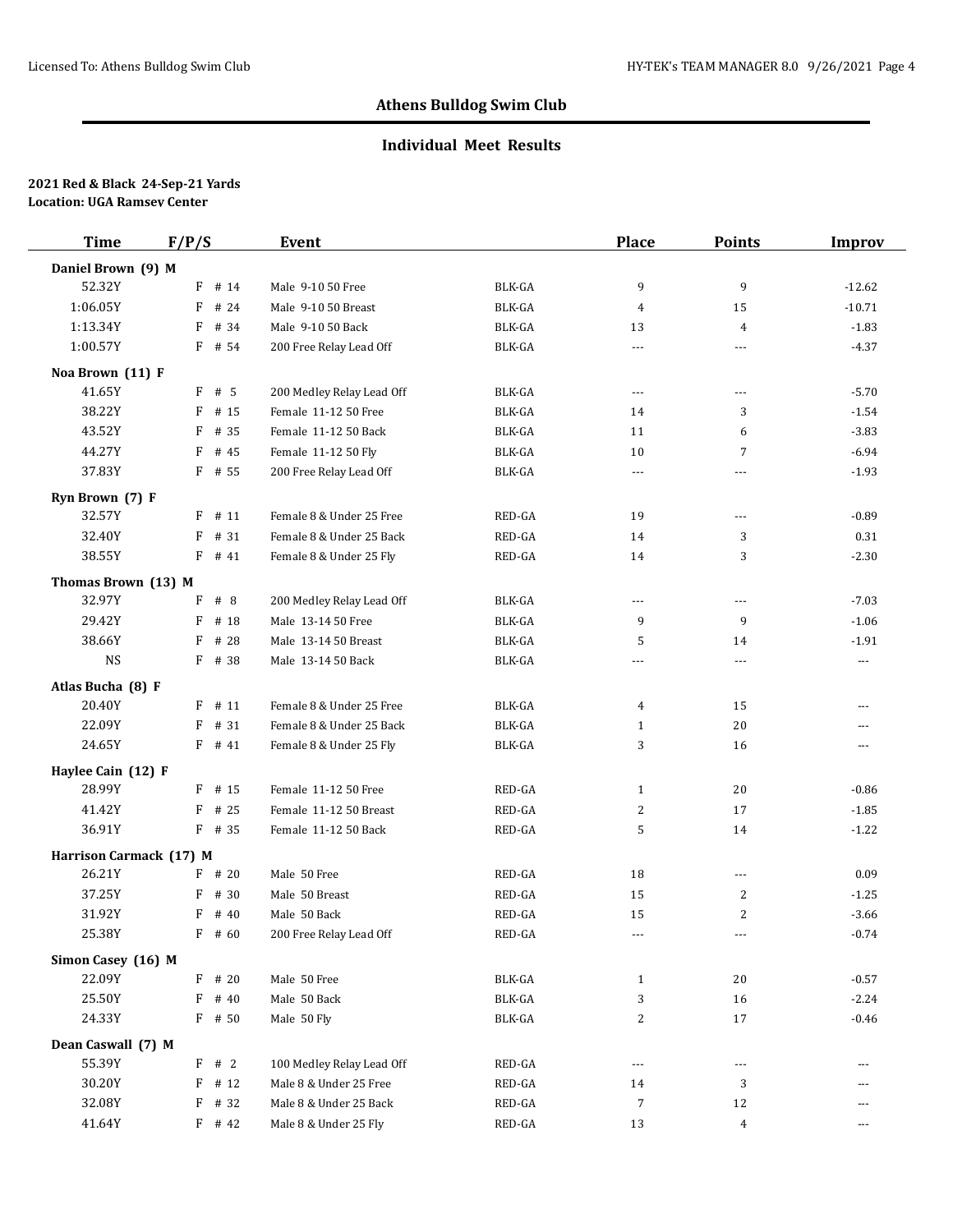## **Individual Meet Results**

| <b>Time</b>              | F/P/S                | <b>Event</b>              |               | <b>Place</b> | <b>Points</b>  | <b>Improv</b>  |
|--------------------------|----------------------|---------------------------|---------------|--------------|----------------|----------------|
| Dax Chang (8) M          |                      |                           |               |              |                |                |
| 20.14Y                   | $F$ # 12             | Male 8 & Under 25 Free    | RED-GA        | 3            | 15.5           | $-2.92$        |
| 26.41Y                   | $\mathbf{F}$<br># 32 | Male 8 & Under 25 Back    | RED-GA        | 6            | 13             | $-2.25$        |
| 27.77Y                   | $F$ # 42             | Male 8 & Under 25 Fly     | RED-GA        | 6            | 13             | $-4.17$        |
| Daniel Choi (16) M       |                      |                           |               |              |                |                |
| 26.97Y                   | $F$ # 20             | Male 50 Free              | RED-GA        | 21           | $---$          | $-25.94$       |
| 31.82Y                   | F<br># 40            | Male 50 Back              | RED-GA        | 14           | 3              | $\overline{a}$ |
| 33.15Y                   | F<br># 50            | Male 50 Fly               | RED-GA        | 9            | 9              | ---            |
| Mary Kate Clark (11) F   |                      |                           |               |              |                |                |
| 41.16Y                   | # 15<br>F            | Female 11-12 50 Free      | BLK-GA        | 16           | $\mathbf{1}$   | $-5.24$        |
| 54.17Y                   | F<br># 25            | Female 11-12 50 Breast    | BLK-GA        | 9            | 9              | $-16.89$       |
| 51.18Y                   | F # 35               | Female 11-12 50 Back      | <b>BLK-GA</b> | 14           | 3              | $-4.56$        |
| Lucy Cochran (10) F      |                      |                           |               |              |                |                |
| 39.91Y                   | F<br># 13            | Female 9-10 50 Free       | RED-GA        | 10           | $\overline{7}$ | $-4.12$        |
| 54.64Y                   | F<br># 23            | Female 9-10 50 Breast     | RED-GA        | 8            | 11             | ---            |
| 48.48Y                   | # 33<br>F            | Female 9-10 50 Back       | RED-GA        | 9            | 9              | $\cdots$       |
| 41.42Y                   | $F$ # 53             | 200 Free Relay Lead Off   | RED-GA        | $---$        | $---$          | $-2.61$        |
| Hadley Cole (7) F        |                      |                           |               |              |                |                |
| 25.30Y                   | F<br># 11            | Female 8 & Under 25 Free  | RED-GA        | 14           | 3              | 0.53           |
| 28.42Y                   | # 31<br>F            | Female 8 & Under 25 Back  | RED-GA        | 10           | $\overline{7}$ | $-2.20$        |
| 32.58Y                   | F<br># 41            | Female 8 & Under 25 Fly   | RED-GA        | 13           | 4              | 1.24           |
| 50.17Y                   | $F$ # 51             | 100 Free Relay Lead Off   | RED-GA        | $\cdots$     | $---$          | 25.40          |
| Evan Cornish (14) M      |                      |                           |               |              |                |                |
| 28.57Y                   | $F$ # 18             | Male 13-14 50 Free        | RED-GA        | 6            | 13             | $-0.30$        |
| 40.07Y                   | F<br># 28            | Male 13-14 50 Breast      | RED-GA        | 6            | 13             | $-8.60$        |
| 29.59Y                   | F # 48               | Male 13-14 50 Fly         | RED-GA        | 2            | 17             | $-8.33$        |
| Lukas Cornish (17) M     |                      |                           |               |              |                |                |
| 26.66Y                   | F<br># 20            | Male 50 Free              | RED-GA        | 19           | $---$          | $-0.24$        |
| 35.17Y                   | F<br># 30            | Male 50 Breast            | RED-GA        | 13           | 4              | $-3.16$        |
| 31.79Y                   | $F$ # 50             | Male 50 Fly               | RED-GA        | 8            | 11             | $-2.53$        |
| Patrick Coverdill (11) M |                      |                           |               |              |                |                |
| 33.76Y                   | $F$ # 6              | 200 Medley Relay Lead Off | RED-GA        | $- - -$      | $---$          | $-2.89$        |
| 31.02Y                   | # 16<br>F            | Male 11-12 50 Free        | RED-GA        | 9            | 9              | $-2.18$        |
| 35.20Y                   | # 36<br>F            | Male 11-12 50 Back        | RED-GA        | 3            | 16             | $-1.45$        |
| 36.03Y                   | F<br># 46            | Male 11-12 50 Fly         | RED-GA        | 6            | 13             | 0.08           |
| 31.17Y                   | F # 56               | 200 Free Relay Lead Off   | RED-GA        | ---          | $---$          | $-2.03$        |
| Casidy Cunniff (10) F    |                      |                           |               |              |                |                |
| 49.85Y                   | $F$ # 13             | Female 9-10 50 Free       | BLK-GA        | 22           | ---            |                |
| 1:01.86Y                 | F<br># 23            | Female 9-10 50 Breast     | BLK-GA        | 15           | 2              | ---            |
| 54.85Y                   | $F$ # 33             | Female 9-10 50 Back       | BLK-GA        | 18           | ---            | ---            |
|                          |                      |                           |               |              |                |                |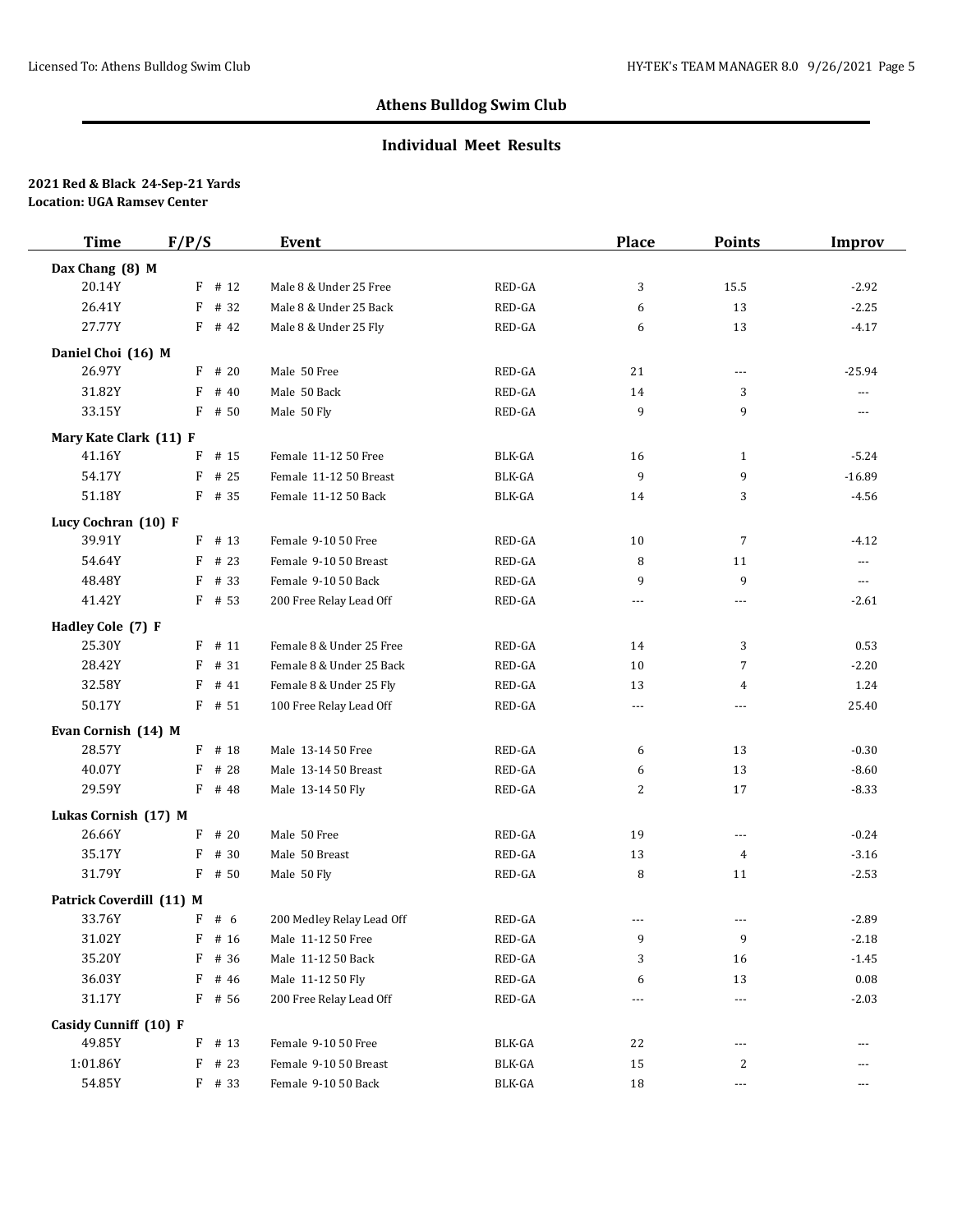## **Individual Meet Results**

| <b>Time</b>            | F/P/S     | Event                      |               | Place          | <b>Points</b>            | <b>Improv</b>        |
|------------------------|-----------|----------------------------|---------------|----------------|--------------------------|----------------------|
| Jack Davis (13) M      |           |                            |               |                |                          |                      |
| 37.03Y                 | $F$ # 8   | 200 Medley Relay Lead Off  | BLK-GA        | $---$          | $\overline{a}$           | $\overline{a}$       |
| 29.67Y                 | F<br># 18 | Male 13-14 50 Free         | BLK-GA        | 10             | $\overline{7}$           | ---                  |
| 36.76Y                 | # 38<br>F | Male 13-14 50 Back         | <b>BLK-GA</b> | 6              | 13                       | $-$                  |
| 34.63Y                 | $F$ # 48  | Male 13-14 50 Fly          | BLK-GA        | 7              | 12                       | ---                  |
| Arden Dennison (8) F   |           |                            |               |                |                          |                      |
| 22.51Y                 | # 11<br>F | Female 8 & Under 25 Free   | RED-GA        | 8              | 11                       | $\overline{a}$       |
| 45.64Y                 | # 21<br>F | Female 8 & Under 25 Breast | RED-GA        | $\overline{7}$ | 12                       | $\overline{a}$       |
| 26.73Y                 | $F$ # 31  | Female 8 & Under 25 Back   | RED-GA        | $\overline{7}$ | 12                       | $\overline{a}$       |
| Kitty Dennison (12) F  |           |                            |               |                |                          |                      |
| 35.30Y                 | # 15<br>F | Female 11-12 50 Free       | RED-GA        | 12             | 5                        | 0.48                 |
| 43.56Y                 | # 25<br>F | Female 11-12 50 Breast     | RED-GA        | 4              | 15                       | 2.57                 |
| 40.90Y                 | $F$ # 35  | Female 11-12 50 Back       | RED-GA        | 9              | 9                        | $-3.98$              |
| 35.05Y                 | $F$ # 55  | 200 Free Relay Lead Off    | RED-GA        | $\cdots$       | $\overline{\phantom{a}}$ | 0.23                 |
| Nolan Dennison (13) M  |           |                            |               |                |                          |                      |
| 38.61Y                 | # 18<br>F | Male 13-14 50 Free         | BLK-GA        | 15             | 2                        | $-9.12$              |
| 49.64Y                 | F # 38    | Male 13-14 50 Back         | BLK-GA        | 10             | $\overline{7}$           | $\scriptstyle\cdots$ |
| Sage Dennison (9) F    |           |                            |               |                |                          |                      |
| 35.08Y                 | $F$ # 13  | Female 9-10 50 Free        | RED-GA        | 4              | 15                       | $-4.22$              |
| 46.08Y                 | $F$ # 23  | Female 9-10 50 Breast      | RED-GA        | $\mathbf{1}$   | 20                       | $-3.30$              |
| 43.51Y                 | F # 33    | Female 9-10 50 Back        | RED-GA        | 5              | 14                       | 0.69                 |
| Andreas Dillies (11) M |           |                            |               |                |                          |                      |
| 47.62Y                 | F<br># 16 | Male 11-12 50 Free         | BLK-GA        | 20             | $\overline{\phantom{a}}$ | $-$                  |
| 55.63Y                 | F<br># 26 | Male 11-12 50 Breast       | BLK-GA        | 13             | 4                        | $---$                |
| 1:07.40Y               | $F$ # 36  | Male 11-12 50 Back         | BLK-GA        | 15             | 2                        | $---$                |
| Ella Dillon (14) F     |           |                            |               |                |                          |                      |
| 27.10Y                 | F # 17    | Female 13-14 50 Free       | BLK-GA        | 4              | 15                       | 0.98                 |
| 31.84Y                 | F<br># 37 | Female 13-14 50 Back       | BLK-GA        | 4              | 15                       | 1.66                 |
| 30.69Y                 | F # 47    | Female 13-14 50 Fly        | BLK-GA        | 5              | 14                       | 0.89                 |
| Lane Dorman (8) F      |           |                            |               |                |                          |                      |
| 47.53Y                 | F # 1     | 100 Medley Relay Lead Off  | RED-GA        | $\overline{a}$ | $---$                    | 21.78                |
| 19.19Y                 | $F$ # 11  | Female 8 & Under 25 Free   | RED-GA        | $\mathbf{1}$   | 20                       | $-1.31$              |
| 23.68Y                 | $F$ # 31  | Female 8 & Under 25 Back   | RED-GA        | 3              | 16                       | $-2.07$              |
| 23.46Y                 | $F$ # 41  | Female 8 & Under 25 Fly    | RED-GA        | $\mathbf{1}$   | 20                       | $-0.39$              |
| Zarema Douris (11) F   |           |                            |               |                |                          |                      |
| 41.22Y                 | $F$ # 15  | Female 11-12 50 Free       | BLK-GA        | 17             | $\overline{\phantom{a}}$ | $---$                |
| 52.15Y                 | $F$ # 25  | Female 11-12 50 Breast     | BLK-GA        | 8              | 11                       |                      |
| 51.64Y                 | $F$ # 35  | Female 11-12 50 Back       | BLK-GA        | 15             | 2                        | ---                  |
| Emoni Downs (8) F      |           |                            |               |                |                          |                      |
| 1:23.50Y               | F # 1     | 100 Medley Relay Lead Off  | BLK-GA        | $\cdots$       | $\overline{a}$           | $---$                |
| 24.20Y                 | $F$ # 11  | Female 8 & Under 25 Free   | BLK-GA        | 12             | 5                        |                      |
| 32.90Y                 | F<br># 31 | Female 8 & Under 25 Back   | BLK-GA        | 15             | 2                        | ---                  |
| 32.02Y                 | $F$ # 41  | Female 8 & Under 25 Fly    | BLK-GA        | 12             | 5                        | ---                  |
|                        |           |                            |               |                |                          |                      |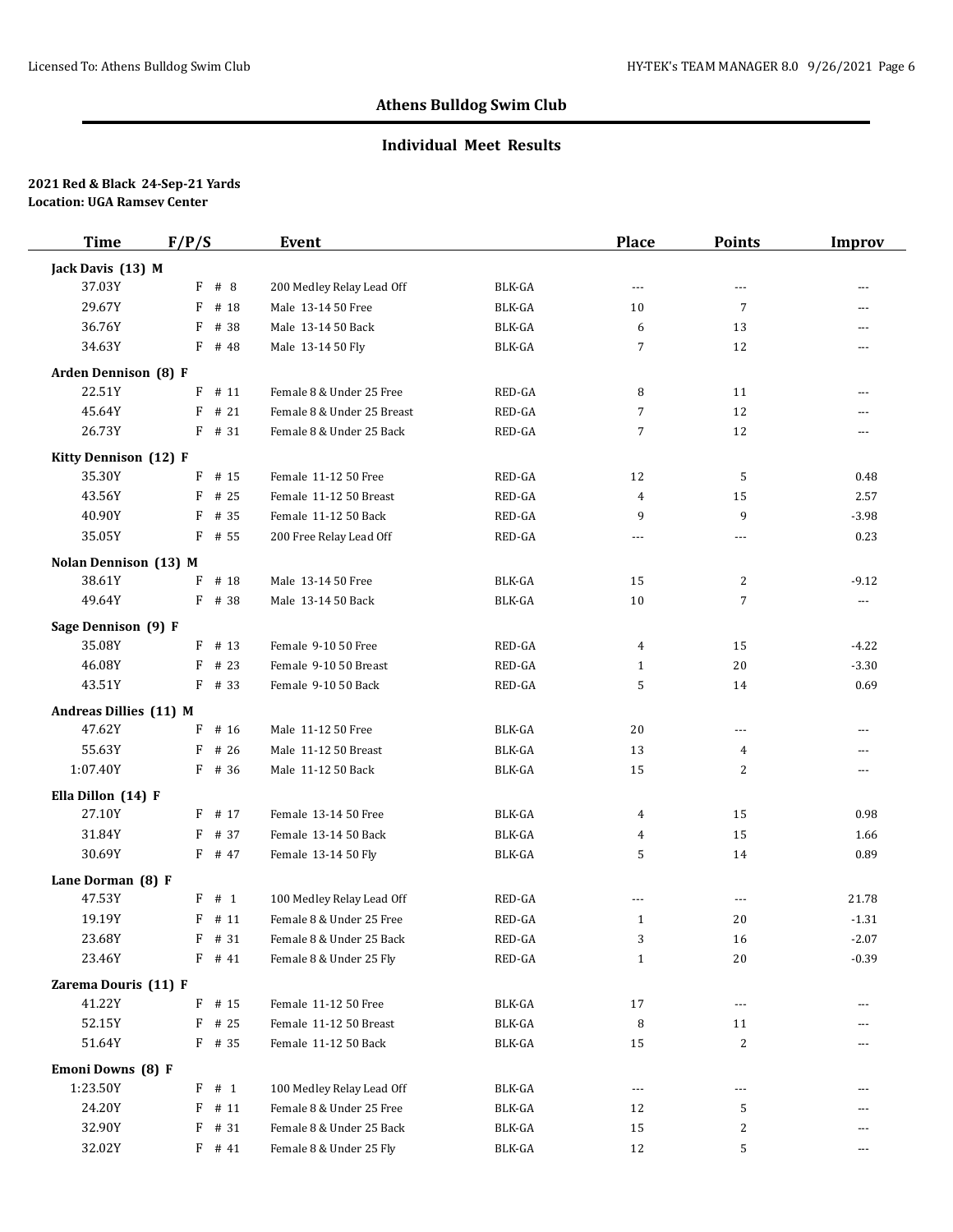## **Individual Meet Results**

| <b>Time</b>                 | F/P/S     | Event                     |                         | Place    | <b>Points</b>            | <b>Improv</b> |
|-----------------------------|-----------|---------------------------|-------------------------|----------|--------------------------|---------------|
| Rowen Fairman (13) M        |           |                           |                         |          |                          |               |
| 30.63Y                      | # 18<br>F | Male 13-14 50 Free        | BLK-GA                  | 11       | 6                        | ---           |
| 38.46Y                      | F<br># 38 | Male 13-14 50 Back        | BLK-GA                  | 7        | 12                       | ---           |
| 40.38Y                      | F<br># 48 | Male 13-14 50 Fly         | BLK-GA                  | 9        | 9                        | $-$           |
| 31.92Y                      | $F$ # 58  | 200 Free Relay Lead Off   | BLK-GA                  | $\cdots$ | ---                      | ---           |
| Finley Freeman (15) F       |           |                           |                         |          |                          |               |
| 29.06Y                      | # 19<br>F | Female 50 Free            | BLK-GA                  | 8        | 11                       | $-0.49$       |
| 37.94Y                      | # 29<br>F | Female 50 Breast          | BLK-GA                  | 6        | 13                       | $-2.48$       |
| 31.43Y                      | $F$ # 49  | Female 50 Fly             | BLK-GA                  | 4        | 15                       | $-2.55$       |
| Jack Friedman (17) M        |           |                           |                         |          |                          |               |
| 24.19Y                      | # 20<br>F | Male 50 Free              | BLK-GA                  | 10       | $\overline{7}$           | $-0.30$       |
| 28.65Y                      | F<br># 40 | Male 50 Back              | $\operatorname{BLK-GA}$ | 7        | 12                       | $-1.36$       |
| 27.61Y                      | $F$ # 50  | Male 50 Fly               | BLK-GA                  | 7        | 12                       | $-0.16$       |
| Bea Graff (13) F            |           |                           |                         |          |                          |               |
| 33.71Y                      | $F$ # 17  | Female 13-14 50 Free      | BLK-GA                  | 19       | $\overline{a}$           | $-7.13$       |
| 51.67Y                      | F<br># 27 | Female 13-14 50 Breast    | BLK-GA                  | 14       | 3                        | $-8.97$       |
| 39.27Y                      | $F$ # 37  | Female 13-14 50 Back      | BLK-GA                  | 17       | $\overline{\phantom{a}}$ | $-5.71$       |
| Charlie Graff (13) M        |           |                           |                         |          |                          |               |
| 34.16Y                      | $F$ # 18  | Male 13-14 50 Free        | RED-GA                  | 14       | 3                        | $-0.96$       |
| 42.88Y                      | $F$ # 28  | Male 13-14 50 Breast      | RED-GA                  | 8        | 11                       | $-1.81$       |
| 40.48Y                      | F # 38    | Male 13-14 50 Back        | RED-GA                  | 8        | 11                       | $-0.43$       |
| Kate Graichen (10) F        |           |                           |                         |          |                          |               |
| 41.93Y                      | $F$ # 13  | Female 9-10 50 Free       | RED-GA                  | 15       | 2                        | $-2.33$       |
| 55.51Y                      | $F$ # 23  | Female 9-10 50 Breast     | RED-GA                  | 9        | 9                        | $-5.56$       |
| 48.65Y                      | $F$ # 33  | Female 9-10 50 Back       | RED-GA                  | 10       | $\overline{7}$           | $-6.94$       |
| <b>Addison Grant (11) F</b> |           |                           |                         |          |                          |               |
| 39.37Y                      | $F$ # 15  | Female 11-12 50 Free      | RED-GA                  | 15       | 2                        | $-3.27$       |
| 49.59Y                      | $F$ # 35  | Female 11-12 50 Back      | RED-GA                  | 13       | 4                        | $-2.30$       |
| 53.30Y                      | $F$ # 45  | Female 11-12 50 Fly       | RED-GA                  | 11       | 6                        | $-2.87$       |
| Emma Greene (15) F          |           |                           |                         |          |                          |               |
| 30.79Y                      | F # 9     | 200 Medley Relay Lead Off | BLK-GA                  | $---$    | $---$                    | $-1.81$       |
| 26.77Y                      | F # 19    | Female 50 Free            | <b>BLK-GA</b>           | 3        | 16                       | 0.83          |
| 37.12Y                      | $F$ # 29  | Female 50 Breast          | BLK-GA                  | 4        | 15                       | 0.12          |
| 32.16Y                      | $F$ # 39  | Female 50 Back            | BLK-GA                  | 3        | 16                       | $-0.44$       |
| <b>Graham Guidry (8) M</b>  |           |                           |                         |          |                          |               |
| 21.13Y                      | $F$ # 12  | Male 8 & Under 25 Free    | RED-GA                  | 5        | 14                       | $-10.33$      |
| 26.19Y                      | $F$ # 32  | Male 8 & Under 25 Back    | RED-GA                  | 5        | 14                       | $-2.52$       |
| 26.64Y                      | $F$ # 42  | Male 8 & Under 25 Fly     | RED-GA                  | 5        | 14                       | $-8.82$       |
| Nate Guidry (12) M          |           |                           |                         |          |                          |               |
| 32.15Y                      | $F$ # 16  | Male 11-12 50 Free        | RED-GA                  | 11       | 6                        | -4.69         |
| 43.36Y                      | $F$ # 26  | Male 11-12 50 Breast      | RED-GA                  | 7        | 12                       | $-6.81$       |
| 39.03Y                      | $F$ # 36  | Male 11-12 50 Back        | RED-GA                  | 9        | 9                        | $-3.59$       |
|                             |           |                           |                         |          |                          |               |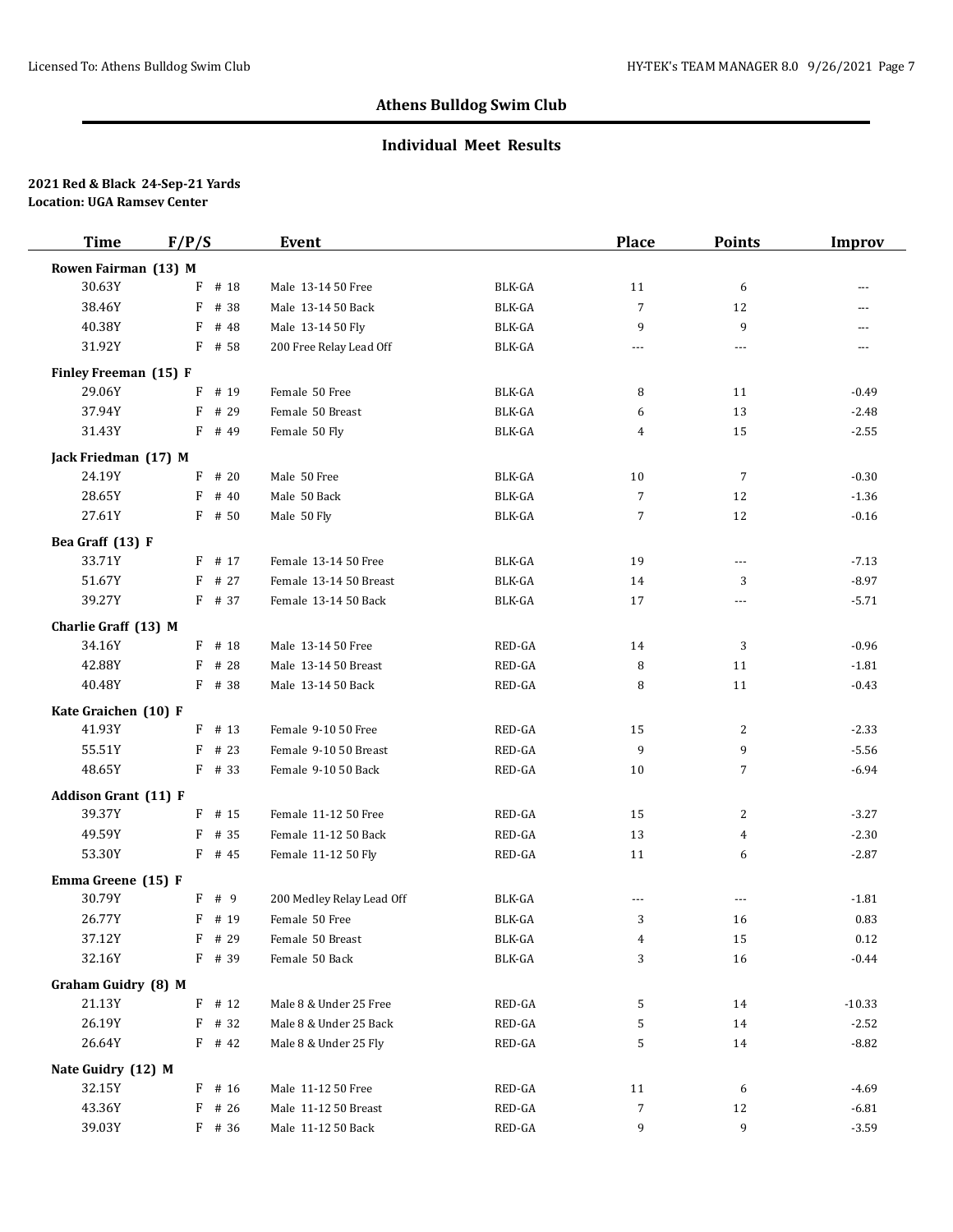## **Individual Meet Results**

| <b>Time</b>                  | F/P/S     | Event                      |               | <b>Place</b>         | <b>Points</b>        | <b>Improv</b>            |
|------------------------------|-----------|----------------------------|---------------|----------------------|----------------------|--------------------------|
| <b>Brandon Hailey (17) M</b> |           |                            |               |                      |                      |                          |
| 24.50Y                       | # 20<br>F | Male 50 Free               | <b>BLK-GA</b> | 13                   | 4                    | 0.25                     |
| 29.71Y                       | F<br># 30 | Male 50 Breast             | BLK-GA        | $\overline{4}$       | 15                   | $-2.82$                  |
| 31.34Y                       | $F$ # 40  | Male 50 Back               | <b>BLK-GA</b> | 13                   | $\overline{4}$       | 1.42                     |
| Ansley Halbach (16) F        |           |                            |               |                      |                      |                          |
| 31.26Y                       | F<br># 9  | 200 Medley Relay Lead Off  | RED-GA        | $\overline{a}$       | $\cdots$             | 2.38                     |
| 27.22Y                       | F<br># 19 | Female 50 Free             | RED-GA        | 4                    | 15                   | 0.96                     |
| 31.11Y                       | F<br># 39 | Female 50 Back             | RED-GA        | $\mathbf{1}$         | 20                   | 2.23                     |
| 29.90Y                       | F<br># 49 | Female 50 Fly              | RED-GA        | 3                    | 16                   | $-1.99$                  |
| 27.19Y                       | F # 59    | 200 Free Relay Lead Off    | RED-GA        | $\cdots$             | $\cdots$             | 0.93                     |
| crenshaw Halbach (13) M      |           |                            |               |                      |                      |                          |
| 29.02Y                       | F # 18    | Male 13-14 50 Free         | RED-GA        | 7                    | 12                   | $-0.85$                  |
| 35.39Y                       | F<br># 38 | Male 13-14 50 Back         | RED-GA        | 4                    | 15                   | $-3.14$                  |
| 32.01Y                       | F<br># 48 | Male 13-14 50 Fly          | RED-GA        | 6                    | 13                   | $-1.93$                  |
| 29.55Y                       | F # 58    | 200 Free Relay Lead Off    | RED-GA        | $---$                | $\overline{a}$       | $-0.32$                  |
| William Hall (14) M          |           |                            |               |                      |                      |                          |
| 27.56Y                       | F # 18    | Male 13-14 50 Free         | RED-GA        | 4                    | 15                   | $-0.94$                  |
| 36.39Y                       | F<br># 28 | Male 13-14 50 Breast       | RED-GA        | 3                    | 16                   | $-8.21$                  |
| 31.19Y                       | $F$ # 48  | Male 13-14 50 Fly          | RED-GA        | 5                    | 14                   | $-1.81$                  |
| Amelia Hamel (9) F           |           |                            |               |                      |                      |                          |
| 45.48Y                       | $F$ # 13  | Female 9-10 50 Free        | RED-GA        | 19                   | $\cdots$             | $-1.79$                  |
| 52.70Y                       | F<br># 23 | Female 9-10 50 Breast      | RED-GA        | 7                    | 12                   | $-8.25$                  |
| 51.38Y                       | $F$ # 33  | Female 9-10 50 Back        | RED-GA        | 13                   | 4                    | $-3.30$                  |
| June Hamel (6) F             |           |                            |               |                      |                      |                          |
| 41.24Y                       | $F$ # 11  | Female 8 & Under 25 Free   | RED-GA        | 22                   | $\cdots$             | ---                      |
| 35.24Y                       | # 21<br>F | Female 8 & Under 25 Breast | RED-GA        | 5                    | 14                   | $\overline{a}$           |
| 46.36Y                       | $F$ # 31  | Female 8 & Under 25 Back   | RED-GA        | 20                   | $\cdots$             | $---$                    |
| Riley Harding (13) F         |           |                            |               |                      |                      |                          |
| 27.95Y                       | $F$ # 17  | Female 13-14 50 Free       | RED-GA        | 7                    | 12                   | $-0.48$                  |
| 36.47Y                       | # 27<br>F | Female 13-14 50 Breast     | RED-GA        | 2                    | 17                   | $\cdots$                 |
| 30.65Y                       | F # 47    | Female 13-14 50 Fly        | RED-GA        | $\overline{4}$       | 15                   | $-0.04$                  |
| Mark Harris (11) M           |           |                            |               |                      |                      |                          |
| 47.73Y                       | F # 16    | Male 11-12 50 Free         | BLK-GA        | 21                   | $\cdots$             | ---                      |
| 58.81Y                       | F<br># 26 | Male 11-12 50 Breast       | BLK-GA        | 15                   | 2                    |                          |
| 57.89Y                       | F<br># 36 | Male 11-12 50 Back         | BLK-GA        | 14                   | 3                    |                          |
| 1:02.40Y                     | F # 56    | 200 Free Relay Lead Off    | BLK-GA        | $\cdots$             | ---                  | ---                      |
| Caitlin Harron (17) F        |           |                            |               |                      |                      |                          |
| 36.83Y                       | F # 19    | Female 50 Free             | RED-GA        | 11                   | 6                    | 3.05                     |
| 44.20Y                       | F<br># 39 | Female 50 Back             | RED-GA        | 8                    | 11                   | 1.59                     |
| $_{\rm NS}$                  | $F$ # 49  | Female 50 Fly              | RED-GA        | $\scriptstyle\cdots$ | $\scriptstyle\cdots$ | $\hspace{0.05cm} \ldots$ |
|                              |           |                            |               |                      |                      |                          |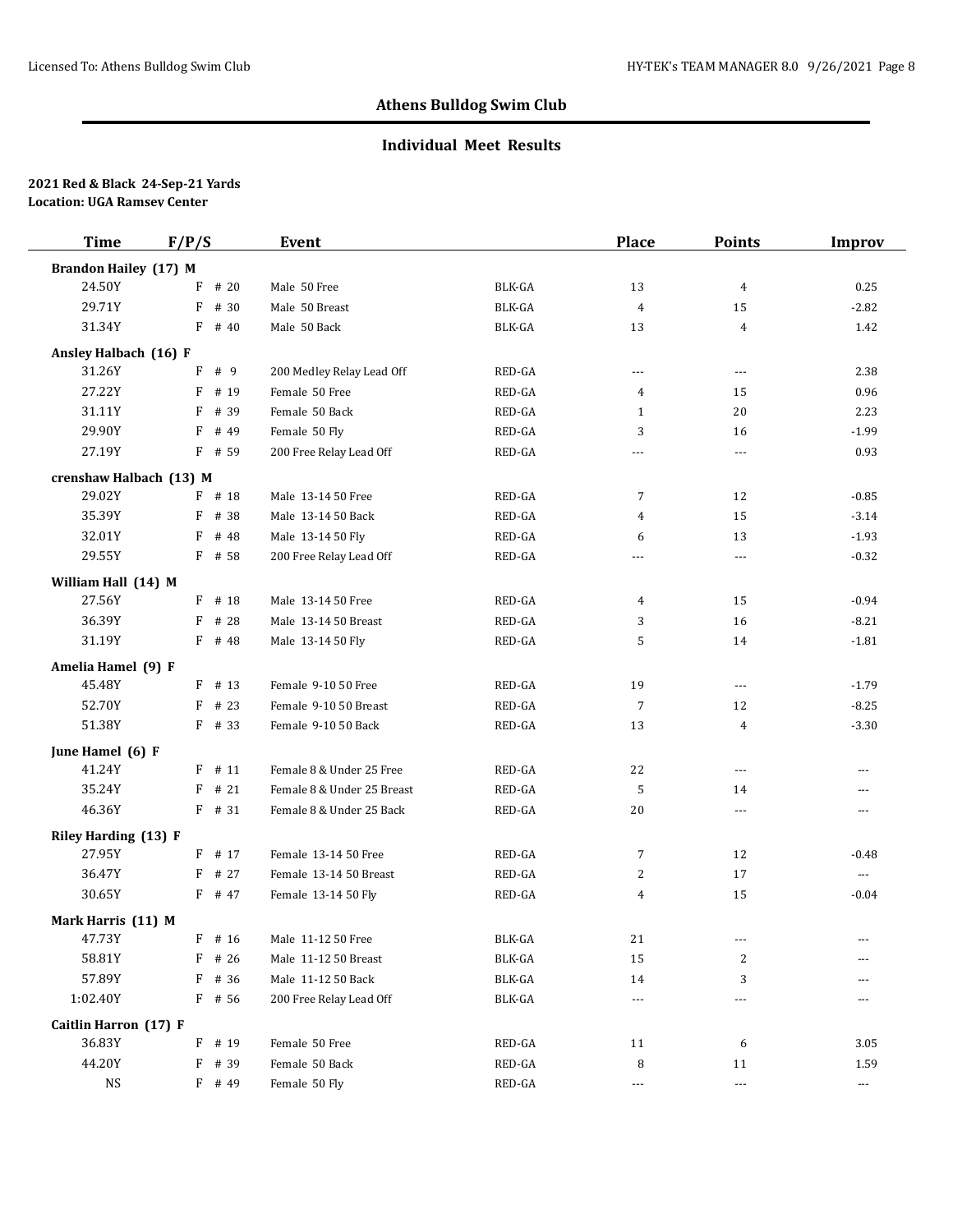## **Individual Meet Results**

| <b>Time</b>                | F/P/S     | Event                     |               | <b>Place</b>   | <b>Points</b>  | <b>Improv</b> |
|----------------------------|-----------|---------------------------|---------------|----------------|----------------|---------------|
| <b>Blakely Hawk (11) F</b> |           |                           |               |                |                |               |
| 33.10Y                     | F<br># 15 | Female 11-12 50 Free      | RED-GA        | 8              | 11             | $-1.06$       |
| 39.82Y                     | F<br># 25 | Female 11-12 50 Breast    | RED-GA        | $\mathbf{1}$   | 20             | $-1.31$       |
| 39.34Y                     | $F$ # 35  | Female 11-12 50 Back      | RED-GA        | 7              | 12             | $-3.41$       |
| Addie Hayes (17) F         |           |                           |               |                |                |               |
| 26.44Y                     | $F$ # 19  | Female 50 Free            | BLK-GA        | $\overline{c}$ | 17             | 0.61          |
| 35.57Y                     | F<br># 29 | Female 50 Breast          | <b>BLK-GA</b> | 2              | 17             | $-3.57$       |
| 29.15Y                     | F # 49    | Female 50 Fly             | <b>BLK-GA</b> | $\mathbf{1}$   | 20             | $-2.26$       |
| Alethea He (13) F          |           |                           |               |                |                |               |
| 30.71Y                     | F # 7     | 200 Medley Relay Lead Off | RED-GA        | $\overline{a}$ | $---$          | $-0.07$       |
| 27.45Y                     | F<br># 17 | Female 13-14 50 Free      | RED-GA        | 6              | 13             | 0.49          |
| 31.53Y                     | # 37<br>F | Female 13-14 50 Back      | RED-GA        | 3              | 16             | 0.75          |
| 31.33Y                     | $F$ # 47  | Female 13-14 50 Fly       | RED-GA        | 6              | 13             | $-0.37$       |
| Addy Hewatt (10) F         |           |                           |               |                |                |               |
| 56.56Y                     | F # 3     | 200 Medley Relay Lead Off | BLK-GA        | $\overline{a}$ | $\overline{a}$ | 4.61          |
| 40.04Y                     | F<br># 13 | Female 9-10 50 Free       | BLK-GA        | 11             | 6              | $-7.55$       |
| 49.92Y                     | F<br># 33 | Female 9-10 50 Back       | BLK-GA        | 12             | 5              | $-2.03$       |
| 56.42Y                     | $F$ # 43  | Female 9-10 50 Fly        | <b>BLK-GA</b> | 6              | 13             | $-10.48$      |
| Stella Hilkert (8) F       |           |                           |               |                |                |               |
| 29.42Y                     | # 11<br>F | Female 8 & Under 25 Free  | <b>BLK-GA</b> | 17             | $---$          | ---           |
| 28.27Y                     | # 31<br>F | Female 8 & Under 25 Back  | <b>BLK-GA</b> | 9              | 9              | ---           |
| 24.13Y                     | $F$ # 41  | Female 8 & Under 25 Fly   | <b>BLK-GA</b> | 2              | 17             | ---           |
| Hugh Hill (9) M            |           |                           |               |                |                |               |
| 1:00.89Y                   | $F$ # 4   | 200 Medley Relay Lead Off | RED-GA        | $\cdots$       | $---$          | $-9.43$       |
| 52.67Y                     | # 14<br>F | Male 9-10 50 Free         | RED-GA        | 10             | 7              | $-0.86$       |
| 54.53Y                     | # 24<br>F | Male 9-10 50 Breast       | RED-GA        | 2              | 17             | $-7.53$       |
| 1:01.70Y                   | # 34<br>F | Male 9-10 50 Back         | RED-GA        | 9              | 9              | $-8.62$       |
| 58.77Y                     | $F$ # 54  | 200 Free Relay Lead Off   | RED-GA        | $---$          | $---$          | 5.24          |
| Will Hines (17) M          |           |                           |               |                |                |               |
| 27.97Y                     | F<br># 10 | 200 Medley Relay Lead Off | RED-GA        | $\cdots$       | $\overline{a}$ | 1.28          |
| 25.47Y                     | # 20<br>F | Male 50 Free              | RED-GA        | 16             | $\mathbf{1}$   | 0.82          |
| 28.79Y                     | F<br># 40 | Male 50 Back              | RED-GA        | 8              | 11             | 2.10          |
| 26.87Y                     | $F$ # 50  | Male 50 Fly               | RED-GA        | 4              | 15             | $-1.42$       |
| Corbin Hobbs (12) M        |           |                           |               |                |                |               |
| 31.75Y                     | F<br># 16 | Male 11-12 50 Free        | RED-GA        | 10             | 7              | $-2.15$       |
| 40.01Y                     | F<br># 26 | Male 11-12 50 Breast      | RED-GA        | 5              | 14             | $-0.73$       |
| 44.04Y                     | F<br># 46 | Male 11-12 50 Fly         | RED-GA        | 9              | 9              | 5.58          |
| Sophierose Hobbs (14) F    |           |                           |               |                |                |               |
| 35.36Y                     | F # 7     | 200 Medley Relay Lead Off | RED-GA        | $---$          | $---$          | $-1.60$       |
| 30.36Y                     | F<br># 17 | Female 13-14 50 Free      | RED-GA        | 11             | 6              | $-0.39$       |
| 41.16Y                     | F<br># 27 | Female 13-14 50 Breast    | RED-GA        | 7              | 12             | $-3.65$       |
| 35.96Y                     | F # 37    | Female 13-14 50 Back      | RED-GA        | 10             | 7              | $-1.00$       |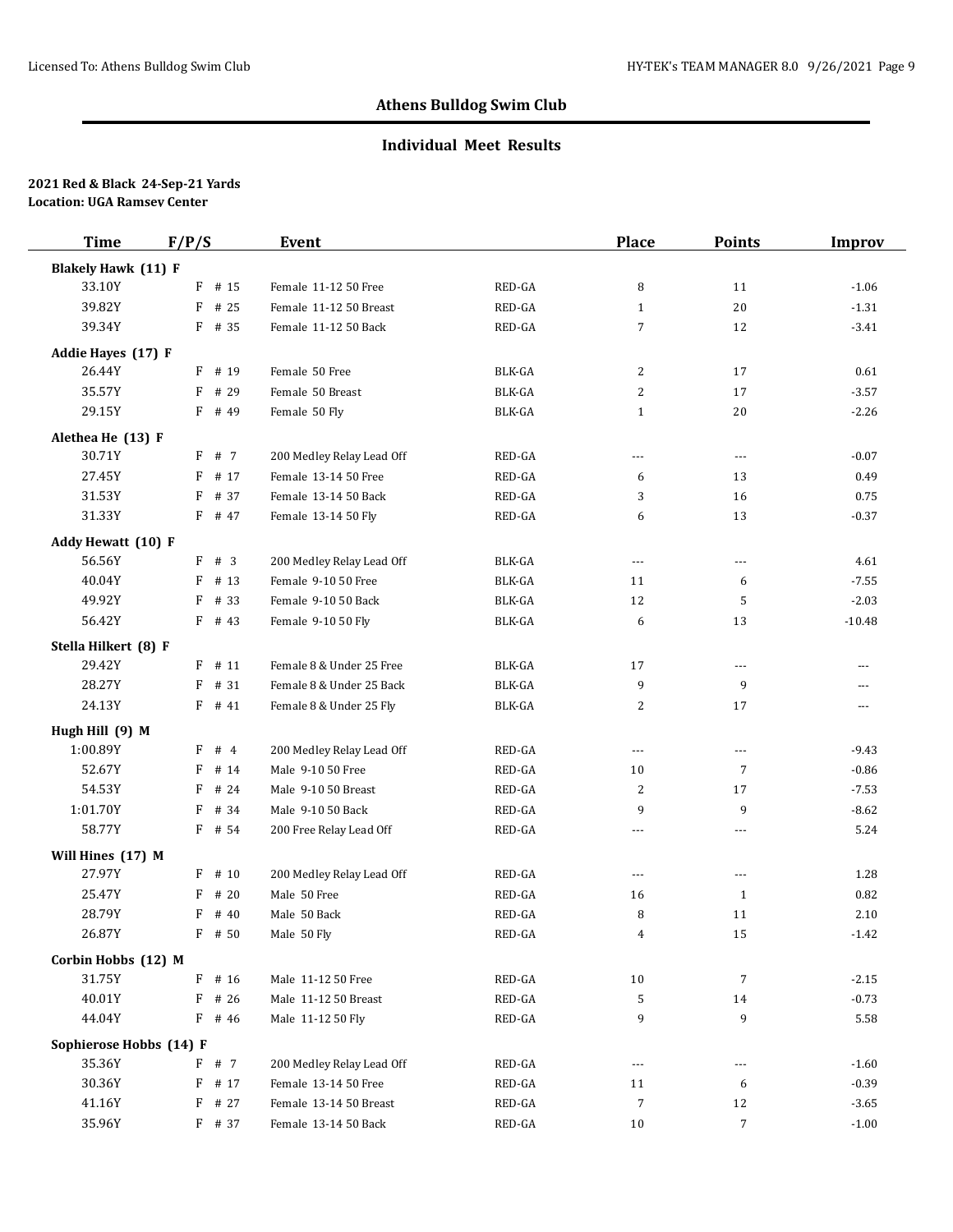## **Individual Meet Results**

| <b>Time</b>              | F/P/S    |          | Event                      |               | <b>Place</b>   | <b>Points</b>  | <b>Improv</b>  |
|--------------------------|----------|----------|----------------------------|---------------|----------------|----------------|----------------|
| Maddie Hope (17) F       |          |          |                            |               |                |                |                |
| 26.32Y                   |          | $F$ # 19 | Female 50 Free             | BLK-GA        | $\mathbf{1}$   | 20             | ---            |
| 36.22Y                   | F        | # 29     | Female 50 Breast           | <b>BLK-GA</b> | 3              | 16             | ---            |
| 32.06Y                   | F        | # 39     | Female 50 Back             | <b>BLK-GA</b> | 2              | 17             | $-0.94$        |
| 26.11Y                   |          | F # 59   | 200 Free Relay Lead Off    | BLK-GA        | ---            | $\overline{a}$ | $-0.21$        |
| Daniel Huang (17) M      |          |          |                            |               |                |                |                |
| 23.27Y                   | F        | # 20     | Male 50 Free               | <b>BLK-GA</b> | 7              | 11.5           | 0.68           |
| 28.86Y                   | F        | # 40     | Male 50 Back               | <b>BLK-GA</b> | 9              | 9              | $-0.02$        |
| 26.28Y                   | F        | # 50     | Male 50 Fly                | BLK-GA        | 3              | 16             | 0.04           |
| Hanwen Huang (12) M      |          |          |                            |               |                |                |                |
| 34.02Y                   | F        | # 16     | Male 11-12 50 Free         | RED-GA        | 13             | 4              | $-3.32$        |
| <b>NS</b>                | F        | # 26     | Male 11-12 50 Breast       | RED-GA        | $\overline{a}$ | $\overline{a}$ | $---$          |
| 42.90Y                   |          | F # 46   | Male 11-12 50 Fly          | RED-GA        | 7              | 12             | $-4.57$        |
| Asa Hussey-Lovatt (10) F |          |          |                            |               |                |                |                |
| 1:04.34Y                 | F        | # 13     | Female 9-10 50 Free        | <b>BLK-GA</b> | 27             | $\overline{a}$ | $\overline{a}$ |
| 1:01.57Y                 | F        | # 23     | Female 9-10 50 Breast      | <b>BLK-GA</b> | 14             | 3              | ---            |
| 1:05.39Y                 |          | $F$ # 33 | Female 9-10 50 Back        | <b>BLK-GA</b> | 23             | $\overline{a}$ | ---            |
| Carter Januzelli (21) M  |          |          |                            |               |                |                |                |
| 22.61Y                   | F        | # 20     | Male 50 Free               | RED-GA        | 4              | 15             | $\overline{a}$ |
| 27.96Y                   | F        | # 30     | Male 50 Breast             | RED-GA        | $\mathbf{1}$   | 20             | ---            |
| 26.23Y                   |          | $F$ # 40 | Male 50 Back               | RED-GA        | 5              | 14             | ---            |
| Juliet Johnson (8) F     |          |          |                            |               |                |                |                |
| 57.26Y                   | F        | # 1      | 100 Medley Relay Lead Off  | BLK-GA        | ---            | $---$          | ---            |
| 21.96Y                   | F        | # 11     | Female 8 & Under 25 Free   | <b>BLK-GA</b> | 6              | 13             | ---            |
| 26.61Y                   | F        | # 21     | Female 8 & Under 25 Breast | BLK-GA        | 2              | 17             | ---            |
| 27.47Y                   |          | $F$ # 41 | Female 8 & Under 25 Fly    | <b>BLK-GA</b> | 6              | 13             | $\overline{a}$ |
| Lil Johnson (10) F       |          |          |                            |               |                |                |                |
| 41.54Y                   |          | $F$ # 13 | Female 9-10 50 Free        | RED-GA        | 14             | 3              | ---            |
| 50.42Y                   | F        | # 23     | Female 9-10 50 Breast      | RED-GA        | 5              | 14             | ---            |
| 53.06Y                   | $F$ # 33 |          | Female 9-10 50 Back        | RED-GA        | 17             | $\overline{a}$ | ---            |
| William Johnson (16) M   |          |          |                            |               |                |                |                |
| 24.97Y                   |          | $F$ # 20 | Male 50 Free               | RED-GA        | 15             | 2              | 0.76           |
| 33.55Y                   |          | F # 30   | Male 50 Breast             | RED-GA        | 12             | 5              | $-0.89$        |
| 27.00Y                   |          | $F$ # 50 | Male 50 Fly                | RED-GA        | 5              | 14             | $-1.62$        |
| Gavin Jones (17) M       |          |          |                            |               |                |                |                |
| 25.45Y                   |          | $F$ # 10 | 200 Medley Relay Lead Off  | <b>BLK-GA</b> | $---$          | $---$          | 1.00           |
| 22.10Y                   | F        | # 20     | Male 50 Free               | BLK-GA        | 2              | 17             | 0.08           |
| 30.59Y                   | F        | # 30     | Male 50 Breast             | BLK-GA        | 7              | 12             | $-1.28$        |
| 25.43Y                   | F        | # 40     | Male 50 Back               | BLK-GA        | 1              | 20             | 0.98           |
| 22.23Y                   |          | $F$ # 60 | 200 Free Relay Lead Off    | <b>BLK-GA</b> | ---            | $---$          | 0.21           |
|                          |          |          |                            |               |                |                |                |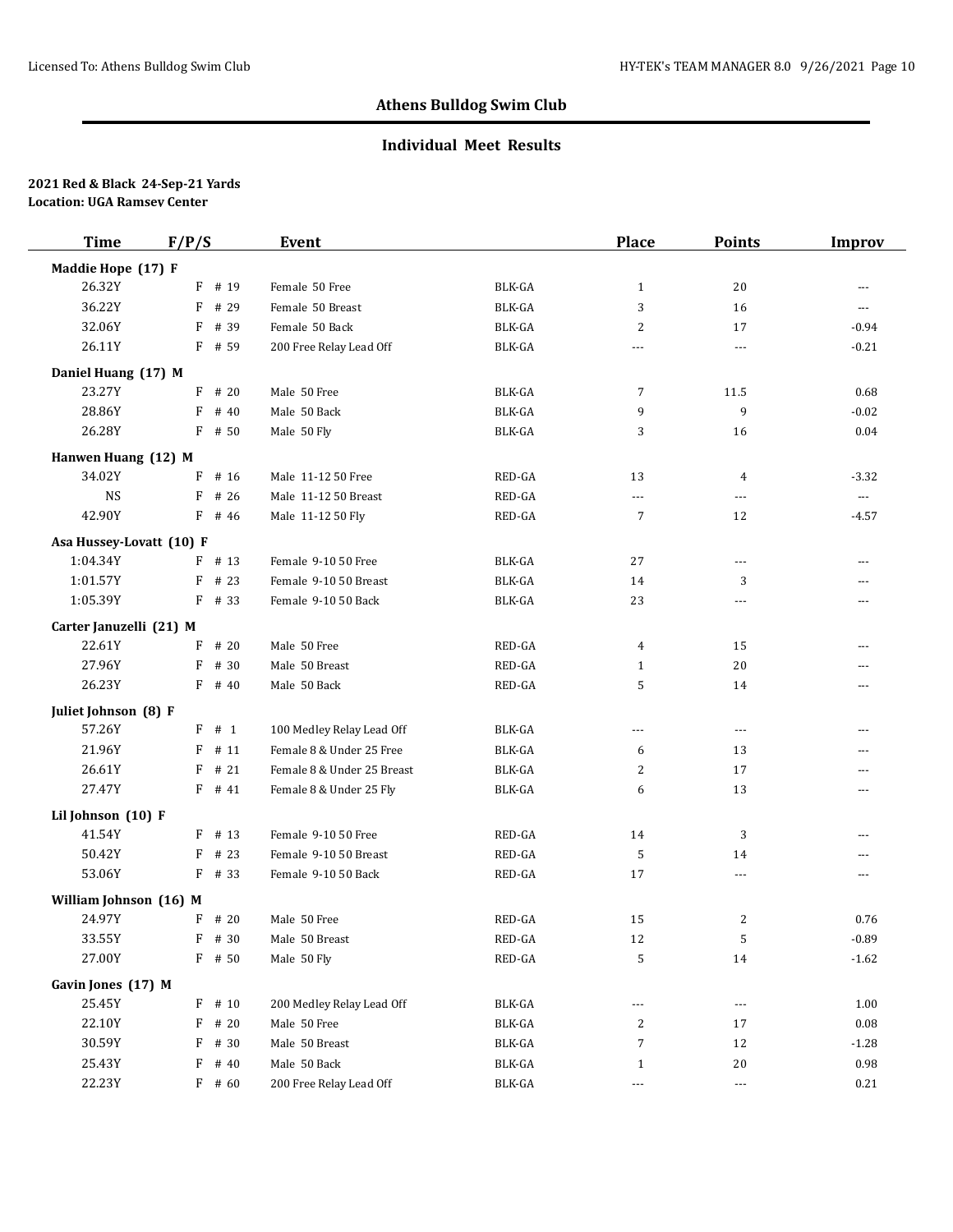### **Individual Meet Results**

| <b>Time</b>                             | F/P/S             | Event                                               |                  | <b>Place</b>   | <b>Points</b>  | <b>Improv</b>                 |
|-----------------------------------------|-------------------|-----------------------------------------------------|------------------|----------------|----------------|-------------------------------|
| Kevin Joy (11) M                        |                   |                                                     |                  |                |                |                               |
| 41.92Y                                  | F#6               | 200 Medley Relay Lead Off                           | <b>BLK-GA</b>    | $\overline{a}$ | $\overline{a}$ | $-5.33$                       |
| 36.53Y                                  | F<br># 16         | Male 11-12 50 Free                                  | BLK-GA           | 15             | 2              | $-4.09$                       |
| 50.42Y                                  | F<br># 26         | Male 11-12 50 Breast                                | BLK-GA           | 10             | $\overline{7}$ | $-0.28$                       |
| 41.58Y                                  | # 36<br>F         | Male 11-12 50 Back                                  | <b>BLK-GA</b>    | 10             | 7              | $-5.67$                       |
| 38.09Y                                  | $F$ # 56          | 200 Free Relay Lead Off                             | BLK-GA           | $---$          | $---$          | $-2.53$                       |
| Wilson Joy (13) M                       |                   |                                                     |                  |                |                |                               |
| 31.64Y                                  | $F$ # 18          | Male 13-14 50 Free                                  | <b>BLK-GA</b>    | 12             | 5              | $-6.61$                       |
| 43.16Y                                  | # 28<br>F         | Male 13-14 50 Breast                                | BLK-GA           | 9              | 9              | $-9.74$                       |
| 36.08Y                                  | $F$ # 48          | Male 13-14 50 Fly                                   | <b>BLK-GA</b>    | 8              | 11             | $-22.37$                      |
| Shaan Kannan (13) M                     |                   |                                                     |                  |                |                |                               |
| 35.55Y                                  | # 8<br>F          | 200 Medley Relay Lead Off                           | RED-GA           | $\cdots$       | $---$          | $-3.35$                       |
| 29.22Y                                  | F<br># 18         | Male 13-14 50 Free                                  | RED-GA           | 8              | 11             | $-0.70$                       |
| 38.49Y                                  | # 28<br>F         | Male 13-14 50 Breast                                | RED-GA           | 4              | 15             | $-4.59$                       |
| 36.71Y                                  | F # 38            | Male 13-14 50 Back                                  | RED-GA           | 5              | 14             | $-2.19$                       |
| Nakul Karumbaiah (12) M                 |                   |                                                     |                  |                |                |                               |
| 28.67Y                                  | $F$ # 16          | Male 11-12 50 Free                                  | RED-GA           | 5              | 14             | $-0.07$                       |
| 36.54Y                                  | F<br># 26         | Male 11-12 50 Breast                                | RED-GA           | 1              | 20             | $-0.16$                       |
| 36.21Y                                  | # 36<br>F         | Male 11-12 50 Back                                  | RED-GA           | 7              | 12             | $-0.04$                       |
| 28.72Y                                  | $F$ # 56          | 200 Free Relay Lead Off                             | RED-GA           | $\sim$ $\sim$  | $- - -$        | $-0.02$                       |
| Vidur Karumbaiah (11) M                 |                   |                                                     |                  |                |                |                               |
| 28.46Y                                  | $F$ # 16          | Male 11-12 50 Free                                  | BLK-GA           | 4              | 15             | $-1.78$                       |
| 37.18Y                                  | F<br># 26         | Male 11-12 50 Breast                                | <b>BLK-GA</b>    | 2              | 17             | 0.34                          |
| 32.13Y                                  | $F$ # 46          | Male 11-12 50 Fly                                   | BLK-GA           | 3              | 16             | 0.20                          |
| Alice Kennedy (17) F                    |                   |                                                     |                  |                |                |                               |
| 27.90Y                                  | $F$ # 19          | Female 50 Free                                      | RED-GA           | 5              | 14             | 0.91                          |
| 37.16Y                                  | # 29<br>F         | Female 50 Breast                                    | RED-GA           | 5              | 14             | ---                           |
| 34.16Y                                  | $F$ # 39          | Female 50 Back                                      | RED-GA           | 5              | 14             | ---                           |
|                                         |                   |                                                     |                  |                |                |                               |
| <b>Garrett Kennedy</b> (16) M<br>25.90Y | F<br># 10         | 200 Medley Relay Lead Off                           | <b>BLK-GA</b>    | $\cdots$       | $---$          | $-0.18$                       |
| 23.20Y                                  | F<br># 20         | Male 50 Free                                        | <b>BLK-GA</b>    |                | 13             | $-0.41$                       |
| 31.06Y                                  | # 30<br>F         | Male 50 Breast                                      | BLK-GA           | 6<br>9         | 9              | $-0.84$                       |
| 26.22Y                                  | $F$ # 40          | Male 50 Back                                        | BLK-GA           | 4              | 15             | 0.14                          |
|                                         |                   |                                                     |                  |                |                |                               |
| Ethan King (8) M                        |                   |                                                     |                  |                |                |                               |
| 54.66Y<br>21.77Y                        | F # 2<br>$F$ # 12 | 100 Medley Relay Lead Off<br>Male 8 & Under 25 Free | RED-GA<br>RED-GA | ---<br>8       | $---$          | 28.16<br>$\scriptstyle\cdots$ |
| 25.20Y                                  | F<br># 32         | Male 8 & Under 25 Back                              | RED-GA           | 2              | 11<br>17       | $-1.30$                       |
| 30.33Y                                  | $F$ # 42          | Male 8 & Under 25 Fly                               | RED-GA           | 10             | 7              | $\scriptstyle\cdots$          |
|                                         |                   |                                                     |                  |                |                |                               |
| Ashton Kirkland (6) M                   |                   |                                                     |                  |                |                |                               |
| 27.29Y                                  | F<br># 12         | Male 8 & Under 25 Free                              | RED-GA           | 11             | 6              | ---                           |
| 32.22Y                                  | # 32<br>F         | Male 8 & Under 25 Back                              | RED-GA           | 8              | 11             | ---                           |
| 29.60Y                                  | $F$ # 42          | Male 8 & Under 25 Fly                               | RED-GA           | 9              | 9              | ---                           |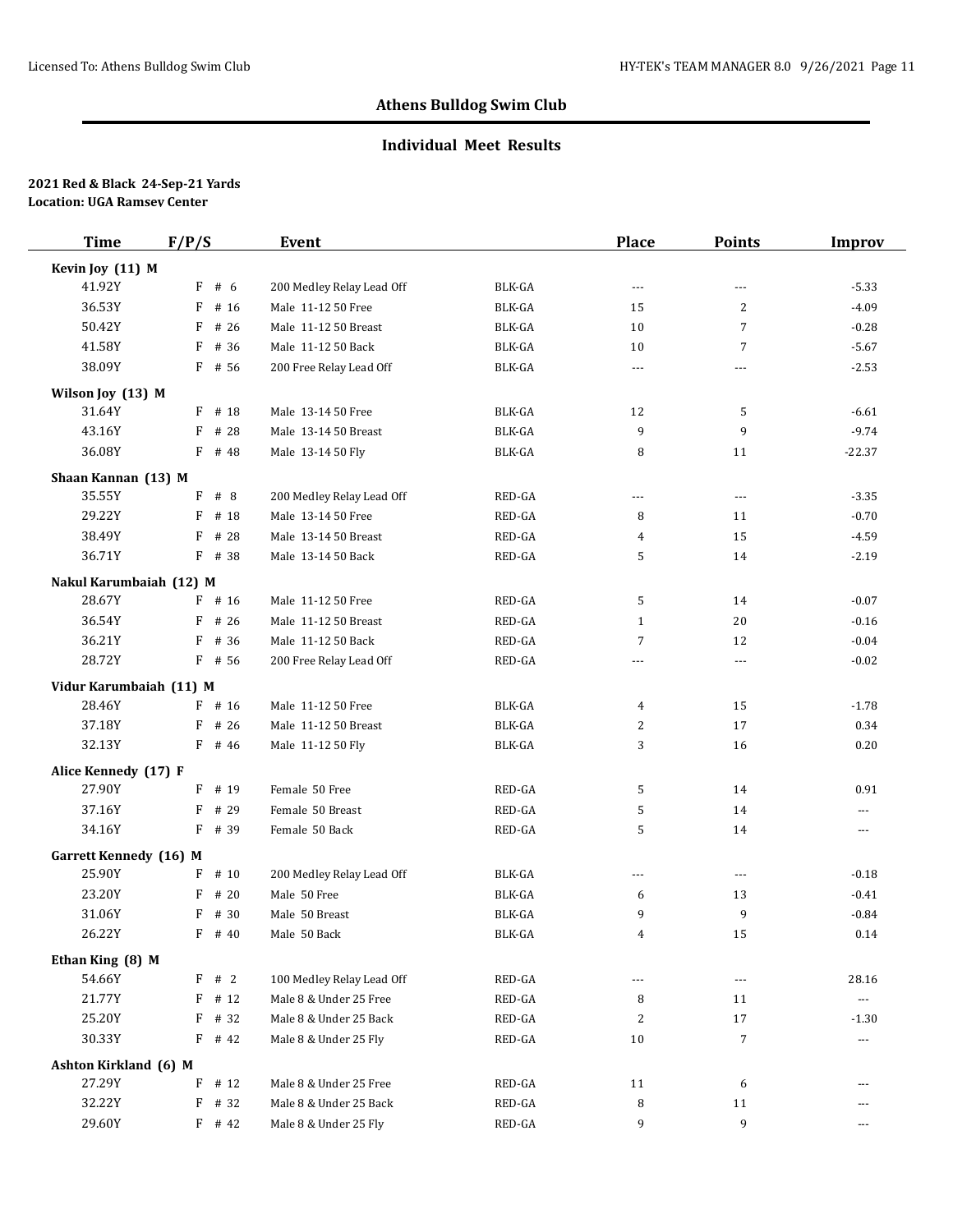## **Individual Meet Results**

| <b>Time</b>             | F/P/S     | Event                    |        | <b>Place</b> | <b>Points</b>  | <b>Improv</b>  |
|-------------------------|-----------|--------------------------|--------|--------------|----------------|----------------|
| Bradlee Kirkland (6) F  |           |                          |        |              |                |                |
| 44.13Y                  | F<br># 11 | Female 8 & Under 25 Free | BLK-GA | 23           | $- - -$        | $---$          |
| 49.60Y                  | F # 31    | Female 8 & Under 25 Back | BLK-GA | 21           | $-$            | $-$            |
| Jack Kirkland (10) M    |           |                          |        |              |                |                |
| 36.32Y                  | $F$ # 14  | Male 9-10 50 Free        | RED-GA | $\mathbf{1}$ | 20             | $-5.18$        |
| 49.46Y                  | F<br># 34 | Male 9-10 50 Back        | RED-GA | 4            | 15             | 0.65           |
| 42.69Y                  | F<br># 44 | Male 9-10 50 Fly         | RED-GA | $\mathbf{1}$ | 20             | $-8.86$        |
| Meyers Kirkland (6) M   |           |                          |        |              |                |                |
| 34.64Y                  | F<br># 12 | Male 8 & Under 25 Free   | RED-GA | 15           | 2              | $\overline{a}$ |
| 34.92Y                  | F # 32    | Male 8 & Under 25 Back   | RED-GA | 11           | 6              | $\overline{a}$ |
| Walker Kirkland (6) M   |           |                          |        |              |                |                |
| 37.08Y                  | # 12<br>F | Male 8 & Under 25 Free   | BLK-GA | 16           | $\mathbf{1}$   | $-$            |
| 50.61Y                  | F<br># 32 | Male 8 & Under 25 Back   | BLK-GA | 14           | 3              | $-$            |
| 42.58Y                  | $F$ # 42  | Male 8 & Under 25 Fly    | BLK-GA | 14           | 3              | $\overline{a}$ |
| River Kirkley (14) M    |           |                          |        |              |                |                |
| 25.02Y                  | $F$ # 18  | Male 13-14 50 Free       | BLK-GA | $\mathbf{1}$ | 20             | $-0.12$        |
| 32.66Y                  | F<br># 28 | Male 13-14 50 Breast     | BLK-GA | 2            | 17             | $---$          |
| 28.79Y                  | $F$ # 48  | Male 13-14 50 Fly        | BLK-GA | $\mathbf{1}$ | 20             | $---$          |
| Christopher Koch (13) M |           |                          |        |              |                |                |
| 25.79Y                  | $F$ # 18  | Male 13-14 50 Free       | BLK-GA | 2            | 17             | $-1.17$        |
| 32.59Y                  | # 28<br>F | Male 13-14 50 Breast     | BLK-GA | $\mathbf{1}$ | 20             | $-0.97$        |
| 31.46Y                  | F<br># 38 | Male 13-14 50 Back       | BLK-GA | $\mathbf{1}$ | 20             | 0.32           |
| 25.92Y                  | F # 58    | 200 Free Relay Lead Off  | BLK-GA | $\cdots$     | $\overline{a}$ | $-1.04$        |
| Emeline Koons (10) F    |           |                          |        |              |                |                |
| 44.64Y                  | $F$ # 13  | Female 9-10 50 Free      | BLK-GA | 18           | $\overline{a}$ | $\overline{a}$ |
| 55.74Y                  | F<br># 23 | Female 9-10 50 Breast    | BLK-GA | 11           | 6              | $---$          |
| 52.19Y                  | $F$ # 33  | Female 9-10 50 Back      | BLK-GA | 14           | 3              | $\cdots$       |
| Sam Krosner (17) M      |           |                          |        |              |                |                |
| 24.24Y                  | $F$ # 20  | Male 50 Free             | RED-GA | 11           | 5.5            | 0.26           |
| 31.79Y                  | # 30<br>F | Male 50 Breast           | RED-GA | 10           | $\overline{7}$ | $-2.13$        |
| 27.21Y                  | $F$ # 50  | Male 50 Fly              | RED-GA | 6            | 13             | $-0.43$        |
| Zach Krosner (15) M     |           |                          |        |              |                |                |
| 25.83Y                  | $F$ # 20  | Male 50 Free             | BLK-GA | 17           | $---$          | $-0.93$        |
| 35.39Y                  | $F$ # 30  | Male 50 Breast           | BLK-GA | 14           | 3              | $-4.10$        |
| 30.26Y                  | $F$ # 40  | Male 50 Back             | BLK-GA | 11           | 6              | $-3.33$        |
| Frazier Lavender (11) M |           |                          |        |              |                |                |
| 56.47Y                  | $F$ # 16  | Male 11-12 50 Free       | BLK-GA | 23           | ---            | $---$          |
| 1:09.09Y                | $F$ # 36  | Male 11-12 50 Back       | BLK-GA | 16           | $\mathbf{1}$   |                |
| Bennet Lee (7) M        |           |                          |        |              |                |                |
| NS                      | $F$ # 12  | Male 8 & Under 25 Free   | BLK-GA |              |                |                |
| <b>NS</b>               | $F$ # 32  | Male 8 & Under 25 Back   | BLK-GA | $---$        | $---$          |                |
| NS                      | $F$ # 42  | Male 8 & Under 25 Fly    | BLK-GA | $\cdots$     | ---            | ---            |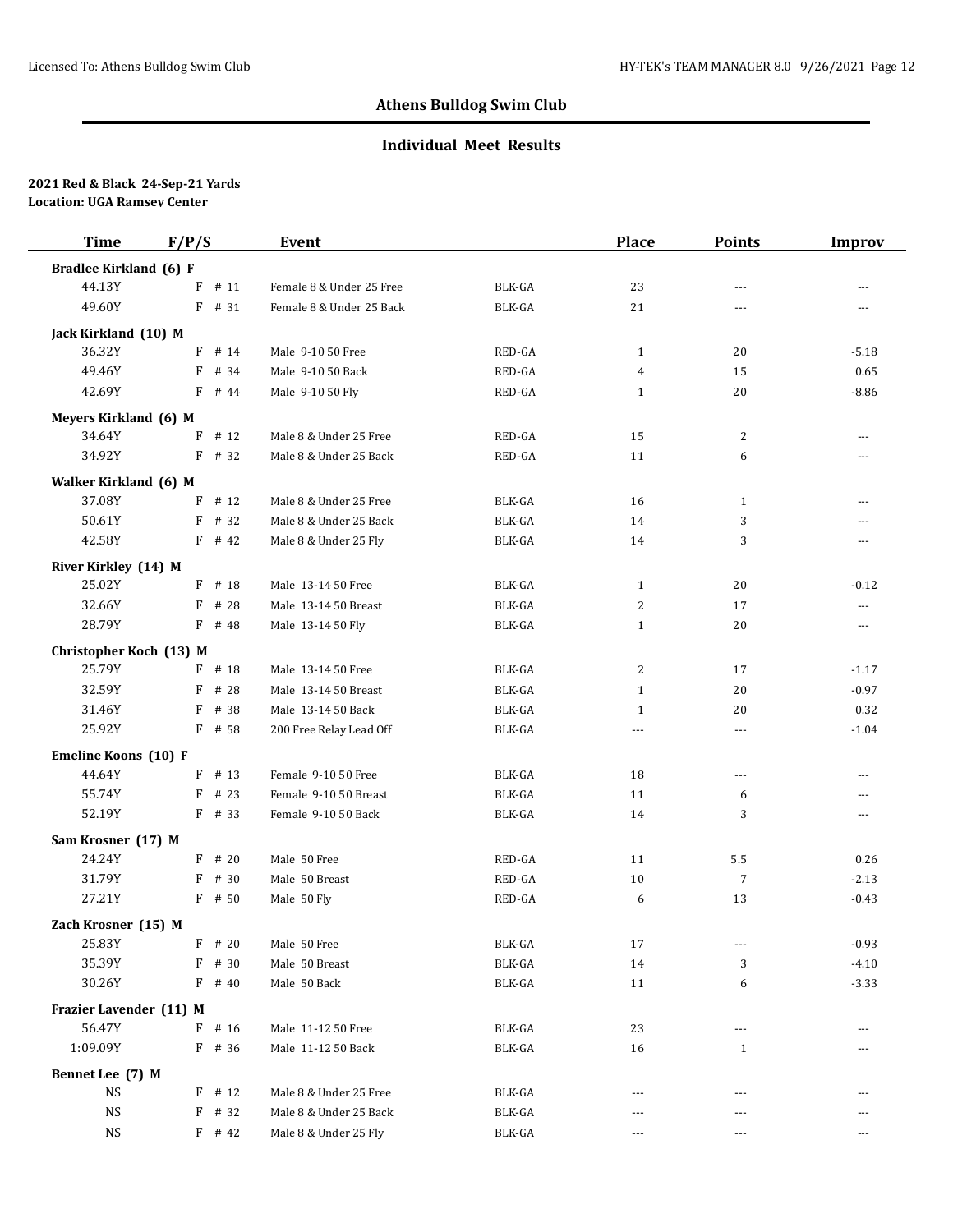### **Individual Meet Results**

| <b>Time</b>                    | F/P/S     | Event                     |               | <b>Place</b>         | <b>Points</b>            | <b>Improv</b>  |
|--------------------------------|-----------|---------------------------|---------------|----------------------|--------------------------|----------------|
| Jacob Li (8) M                 |           |                           |               |                      |                          |                |
| 21.37Y                         | $F$ # 12  | Male 8 & Under 25 Free    | BLK-GA        | 6                    | 13                       | $-8.16$        |
| 27.95Y                         | F<br># 22 | Male 8 & Under 25 Breast  | BLK-GA        | $\mathbf{1}$         | 20                       | $-6.51$        |
| 29.30Y                         | $F$ # 42  | Male 8 & Under 25 Fly     | <b>BLK-GA</b> | 8                    | 11                       | $-16.98$       |
| Harper Lindstrom (10) F        |           |                           |               |                      |                          |                |
| 43.55Y                         | $F$ # 13  | Female 9-10 50 Free       | RED-GA        | 17                   | $\overline{a}$           | $-$            |
| 1:04.12Y                       | F<br># 23 | Female 9-10 50 Breast     | RED-GA        | 18                   | $- - -$                  | $-$            |
| 59.42Y                         | F # 33    | Female 9-10 50 Back       | RED-GA        | 21                   |                          | $-$            |
| Richard Liu (6) M              |           |                           |               |                      |                          |                |
| <b>NS</b>                      | $F$ # 12  | Male 8 & Under 25 Free    | BLK-GA        | $- - -$              | $---$                    | $\overline{a}$ |
| <b>NS</b>                      | # 32<br>F | Male 8 & Under 25 Back    | BLK-GA        | $---$                | $\overline{a}$           | $\overline{a}$ |
| <b>NS</b>                      | $F$ # 42  | Male 8 & Under 25 Fly     | BLK-GA        | $- - -$              | $\overline{a}$           | $\overline{a}$ |
| Lucy Malutinok (9) F           |           |                           |               |                      |                          |                |
| 51.76Y                         | F<br># 13 | Female 9-10 50 Free       | BLK-GA        | 23                   | ---                      | ---            |
| 1:03.62Y                       | # 23<br>F | Female 9-10 50 Breast     | BLK-GA        | 17                   | $\overline{a}$           | $-$            |
| 55.15Y                         | $F$ # 33  | Female 9-10 50 Back       | BLK-GA        | 20                   | ---                      | $---$          |
| Christina Manzione (11) F      |           |                           |               |                      |                          |                |
| 48.28Y                         | $F$ # 15  | Female 11-12 50 Free      | BLK-GA        | 20                   | $---$                    | $-$            |
| 1:04.16Y                       | # 25<br>F | Female 11-12 50 Breast    | <b>BLK-GA</b> | 11                   | 6                        | $\overline{a}$ |
| 54.01Y                         | $F$ # 35  | Female 11-12 50 Back      | BLK-GA        | 16                   | $\mathbf{1}$             | $\overline{a}$ |
| Athena Matthews (8) F          |           |                           |               |                      |                          |                |
| 1:03.13Y                       | F<br># 1  | 100 Medley Relay Lead Off | BLK-GA        | $\sim$ $\sim$ $\sim$ | ---                      | 37.01          |
| 23.32Y                         | F<br># 11 | Female 8 & Under 25 Free  | <b>BLK-GA</b> | 9                    | 9                        | $-0.27$        |
| 30.92Y                         | F<br># 31 | Female 8 & Under 25 Back  | BLK-GA        | 11                   | 6                        | 4.80           |
| 27.39Y                         | $F$ # 41  | Female 8 & Under 25 Fly   | BLK-GA        | 5                    | 14                       | $-4.20$        |
| Tucker Matthews (8) M          |           |                           |               |                      |                          |                |
| 19.39Y                         | F<br># 12 | Male 8 & Under 25 Free    | RED-GA        | 2                    | 17                       | ---            |
| 25.21Y                         | F<br># 32 | Male 8 & Under 25 Back    | RED-GA        | 3                    | 16                       | ---            |
| 24.70Y                         | $F$ # 42  | Male 8 & Under 25 Fly     | RED-GA        | 3                    | 16                       | ---            |
| Ethan McAuliff (8) M           |           |                           |               |                      |                          |                |
| 56.55Y                         | $F$ # 12  | Male 8 & Under 25 Free    | BLK-GA        | 19                   | $\overline{a}$           |                |
| 1:30.99Y                       | F # 32    | Male 8 & Under 25 Back    | BLK-GA        | 16                   | $\mathbf{1}$             | ---            |
| <b>Madison McAuliff (13) F</b> |           |                           |               |                      |                          |                |
| 32.38Y                         | F<br># 17 | Female 13-14 50 Free      | RED-GA        | 17                   |                          | $-1.93$        |
| 44.52Y                         | $F$ # 27  | Female 13-14 50 Breast    | RED-GA        | 10                   | 7                        | 1.54           |
| 39.49Y                         | F # 37    | Female 13-14 50 Back      | RED-GA        | 18                   | $\overline{\phantom{a}}$ | $-0.56$        |
| Aly McCullough (7) F           |           |                           |               |                      |                          |                |
| 24.39Y                         | $F$ # 11  | Female 8 & Under 25 Free  | RED-GA        | 13                   | 4                        | $-14.54$       |
| 30.94Y                         | $F$ # 31  | Female 8 & Under 25 Back  | RED-GA        | 12                   | 5                        | $-1.26$        |
| 31.99Y                         | $F$ # 41  | Female 8 & Under 25 Fly   | RED-GA        | 11                   | 6                        | $-1.01$        |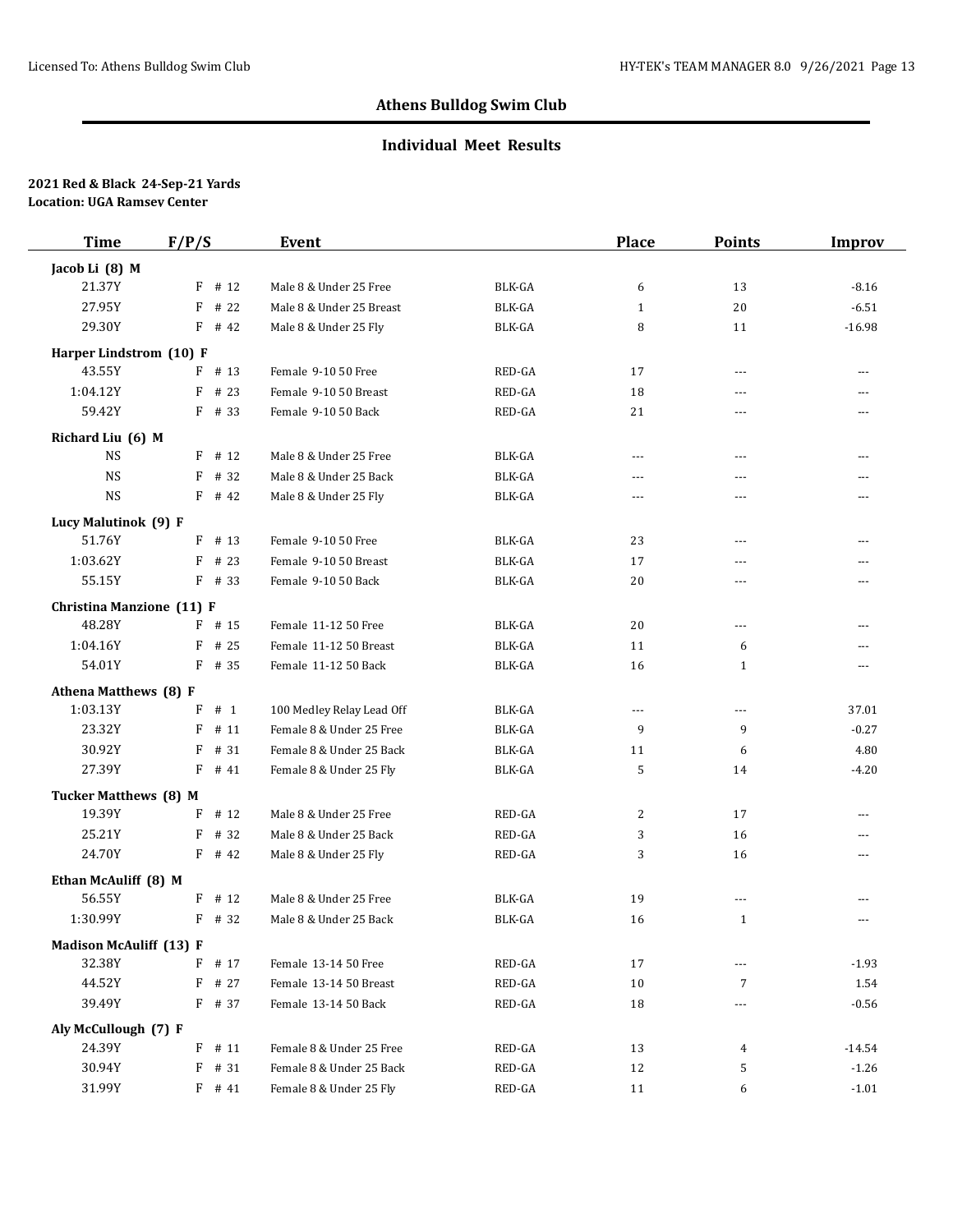### **Individual Meet Results**

| <b>Time</b>             | F/P/S     | Event                     |               | Place                | <b>Points</b>  | <b>Improv</b>  |
|-------------------------|-----------|---------------------------|---------------|----------------------|----------------|----------------|
| Nolan McCullough (10) M |           |                           |               |                      |                |                |
| 40.15Y                  | $F$ # 14  | Male 9-10 50 Free         | BLK-GA        | 3                    | 16             | $-5.11$        |
| 49.39Y                  | F<br># 34 | Male 9-10 50 Back         | BLK-GA        | 3                    | 16             | $-9.31$        |
| 1:00.36Y                | F<br># 44 | Male 9-10 50 Fly          | <b>BLK-GA</b> | 5                    | 14             | $\cdots$       |
| 40.98Y                  | $F$ # 54  | 200 Free Relay Lead Off   | <b>BLK-GA</b> | $\cdots$             | ---            | $-4.28$        |
| Sam McCullough (12) F   |           |                           |               |                      |                |                |
| 32.22Y                  | F<br># 15 | Female 11-12 50 Free      | RED-GA        | 6                    | 13             | $-1.47$        |
| 37.26Y                  | F<br># 35 | Female 11-12 50 Back      | RED-GA        | 6                    | 13             | $-2.25$        |
| 36.72Y                  | $F$ # 45  | Female 11-12 50 Fly       | RED-GA        | 5                    | 14             | $-6.41$        |
| Daphne McLucas (11) F   |           |                           |               |                      |                |                |
| 33.98Y                  | # 15<br>F | Female 11-12 50 Free      | RED-GA        | 10                   | $\overline{7}$ | $-1.43$        |
| 46.53Y                  | # 25<br>F | Female 11-12 50 Breast    | RED-GA        | 6                    | 13             | $-0.92$        |
| 40.76Y                  | $F$ # 45  | Female 11-12 50 Fly       | RED-GA        | 8                    | 11             | $-9.50$        |
| Emily Miller (10) F     |           |                           |               |                      |                |                |
| 56.95Y                  | F # 3     | 200 Medley Relay Lead Off | BLK-GA        | $\scriptstyle\cdots$ | $---$          | $\overline{a}$ |
| 48.81Y                  | F<br># 13 | Female 9-10 50 Free       | BLK-GA        | 21                   | ---            | ---            |
| 1:00.15Y                | F<br># 23 | Female 9-10 50 Breast     | BLK-GA        | 13                   | 4              | ---            |
| 49.88Y                  | F<br># 33 | Female 9-10 50 Back       | BLK-GA        | 11                   | 6              | $-$            |
| 1:02.44Y                | $F$ # 53  | 200 Free Relay Lead Off   | BLK-GA        | $\cdots$             | ---            | $---$          |
| Anita Mohseni (6) F     |           |                           |               |                      |                |                |
| 31.37Y                  | $F$ # 11  | Female 8 & Under 25 Free  | RED-GA        | 18                   | ---            | ---            |
| 35.21Y                  | F<br># 31 | Female 8 & Under 25 Back  | RED-GA        | 17                   | ---            | $\overline{a}$ |
| 39.46Y                  | $F$ # 41  | Female 8 & Under 25 Fly   | RED-GA        | 15                   | 2              | ---            |
| Arad Mohseni (10) M     |           |                           |               |                      |                |                |
| 1:13.45Y                | $F$ # 14  | Male 9-10 50 Free         | RED-GA        | 15                   | 2              | $-0.42$        |
| 1:08.25Y                | # 24<br>F | Male 9-10 50 Breast       | RED-GA        | 5                    | 14             | $-29.38$       |
| 1:16.07Y                | $F$ # 34  | Male 9-10 50 Back         | RED-GA        | 14                   | 3              | $-14.91$       |
| Lachlan Morris (11) M   |           |                           |               |                      |                |                |
| 37.47Y                  | F<br># 16 | Male 11-12 50 Free        | BLK-GA        | 17                   | ---            | $\overline{a}$ |
| 56.34Y                  | # 26<br>F | Male 11-12 50 Breast      | BLK-GA        | 14                   | 3              | $---$          |
| <b>NS</b>               | $F$ # 36  | Male 11-12 50 Back        | BLK-GA        | $---$                | $\overline{a}$ | $\overline{a}$ |
| Jillian Mundy (9) F     |           |                           |               |                      |                |                |
| 39.63Y                  | $F$ # 13  | Female 9-10 50 Free       | RED-GA        | 9                    | 9              | 0.28           |
| 51.86Y                  | F<br># 23 | Female 9-10 50 Breast     | RED-GA        | 6                    | 13             | $-0.65$        |
| 48.83Y                  | $F$ # 43  | Female 9-10 50 Fly        | RED-GA        | 5                    | 14             | $-1.58$        |
| Gracie Musgrove (10) F  |           |                           |               |                      |                |                |
| 41.31Y                  | $F$ # 13  | Female 9-10 50 Free       | BLK-GA        | 12                   | 5              |                |
| NS                      | $F$ # 23  | Female 9-10 50 Breast     | BLK-GA        | $\scriptstyle\cdots$ | ---            | ---            |
| 52.94Y                  | $F$ # 33  | Female 9-10 50 Back       | BLK-GA        | 16                   | $\mathbf{1}$   | ---            |
| Lauren Neace (11) F     |           |                           |               |                      |                |                |
| 32.35Y                  | $F$ # 15  | Female 11-12 50 Free      | RED-GA        | 7                    | 12             | $-6.22$        |
| 43.41Y                  | $F$ # 25  | Female 11-12 50 Breast    | RED-GA        | 3                    | 16             | $-3.28$        |
| 35.05Y                  | $F$ # 45  | Female 11-12 50 Fly       | RED-GA        | 4                    | 15             | $-1.16$        |
|                         |           |                           |               |                      |                |                |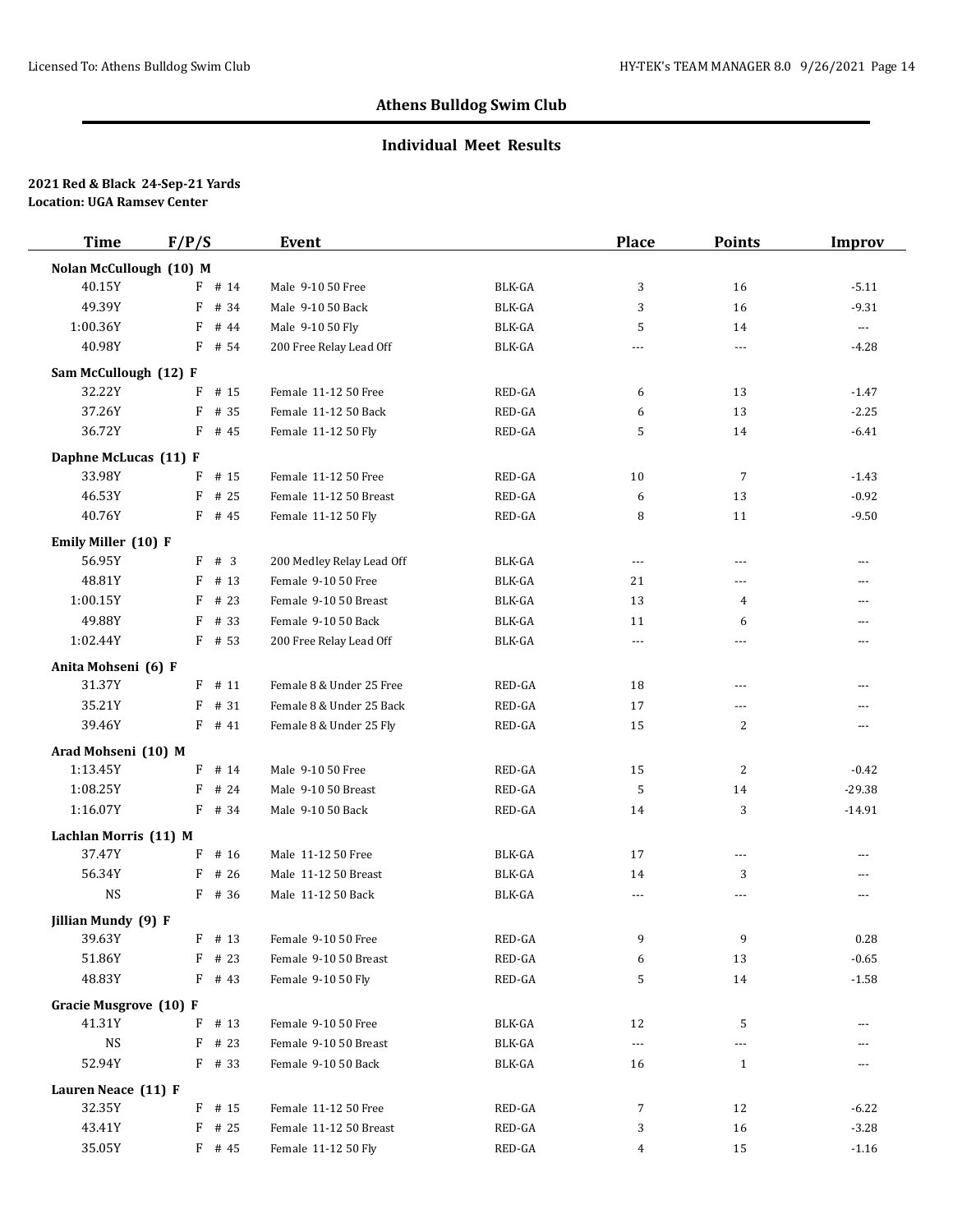### **Individual Meet Results**

| <b>Time</b>                   | F/P/S    |          | Event                      |                         | Place          | <b>Points</b>                  | <b>Improv</b>            |
|-------------------------------|----------|----------|----------------------------|-------------------------|----------------|--------------------------------|--------------------------|
| Isabella Nelson (13) F        |          |          |                            |                         |                |                                |                          |
| <b>NS</b>                     | F        | # 17     | Female 13-14 50 Free       | BLK-GA                  | $---$          | ---                            | $\overline{\phantom{a}}$ |
| 36.72Y                        | F        | # 37     | Female 13-14 50 Back       | BLK-GA                  | 11             | 6                              | $-2.25$                  |
| 38.05Y                        | $F$ # 47 |          | Female 13-14 50 Fly        | <b>BLK-GA</b>           | 12             | 5                              | $-11.91$                 |
| <b>Ansley Nunnally (14) F</b> |          |          |                            |                         |                |                                |                          |
| 27.00Y                        | F        | # 17     | Female 13-14 50 Free       | BLK-GA                  | 3              | 16                             | 1.17                     |
| 31.05Y                        | F        | # 37     | Female 13-14 50 Back       | BLK-GA                  | 2              | 17                             | 1.64                     |
| 28.68Y                        | F        | # 47     | Female 13-14 50 Fly        | BLK-GA                  | 2              | 17                             | 0.96                     |
| 27.14Y                        | $F$ # 57 |          | 200 Free Relay Lead Off    | BLK-GA                  | $---$          | $\overline{a}$                 | 1.31                     |
| Stella Palladino (10) F       |          |          |                            |                         |                |                                |                          |
| 50.96Y                        | F        | #3       | 200 Medley Relay Lead Off  | RED-GA                  | $---$          | $---$                          | $-3.56$                  |
| 47.83Y                        | F        | # 13     | Female 9-10 50 Free        | RED-GA                  | 20             | ---                            | $-2.31$                  |
| 1:02.14Y                      | F        | # 23     | Female 9-10 50 Breast      | RED-GA                  | 16             | $\mathbf{1}$                   | $-9.06$                  |
| 52.27Y                        | $F$ # 33 |          | Female 9-10 50 Back        | RED-GA                  | 15             | 2                              | $-2.25$                  |
|                               |          |          |                            |                         |                |                                |                          |
| Angelina Pan (8) F<br>35.30Y  | F        | # 11     | Female 8 & Under 25 Free   | BLK-GA                  | 20             |                                |                          |
| 51.51Y                        | F        | #21      | Female 8 & Under 25 Breast | BLK-GA                  | 8              | $\overline{\phantom{a}}$<br>11 | ---                      |
| 36.05Y                        | F        | # 31     | Female 8 & Under 25 Back   | BLK-GA                  |                | $\overline{a}$                 | ---<br>---               |
| 43.08Y                        | F        | # 41     | Female 8 & Under 25 Fly    | BLK-GA                  | 18             |                                |                          |
| 1:26.40Y                      | $F$ # 51 |          | 100 Free Relay Lead Off    | BLK-GA                  | 16             | $\mathbf{1}$<br>$\overline{a}$ | ---<br>---               |
|                               |          |          |                            |                         | $---$          |                                |                          |
| Kaleigh Payne (11) F          |          |          |                            |                         |                |                                |                          |
| 43.57Y                        | $F$ # 15 |          | Female 11-12 50 Free       | BLK-GA                  | 19             | $\overline{a}$                 | ---                      |
| 56.07Y                        | F        | # 25     | Female 11-12 50 Breast     | BLK-GA                  | 10             | 7                              | ---                      |
| 54.41Y                        | $F$ # 35 |          | Female 11-12 50 Back       | BLK-GA                  | 17             | $\overline{a}$                 | $\overline{a}$           |
| Karoline Payne (9) F          |          |          |                            |                         |                |                                |                          |
| 1:03.23Y                      | $F$ # 13 |          | Female 9-10 50 Free        | BLK-GA                  | 26             | $\overline{a}$                 | $\sim$                   |
| 1:15.10Y                      | F        | # 23     | Female 9-10 50 Breast      | BLK-GA                  | 19             | $\overline{a}$                 | ---                      |
| 1:09.84Y                      | $F$ # 33 |          | Female 9-10 50 Back        | $\operatorname{BLK-GA}$ | 24             | $\overline{a}$                 | $---$                    |
| Lindy Phillips (7) F          |          |          |                            |                         |                |                                |                          |
| 26.02Y                        | $F$ # 11 |          | Female 8 & Under 25 Free   | RED-GA                  | 15             | 2                              | $-2.42$                  |
| 31.01Y                        | F        | # 21     | Female 8 & Under 25 Breast | RED-GA                  | 4              | 15                             | $-2.26$                  |
| 30.57Y                        | F        | # 41     | Female 8 & Under 25 Fly    | RED-GA                  | 7              | 12                             | $-5.58$                  |
| Luke Phillips (13) M          |          |          |                            |                         |                |                                |                          |
| 27.18Y                        | F        | # 18     | Male 13-14 50 Free         | BLK-GA                  | 3              | 16                             | $-0.05$                  |
| 31.93Y                        | F        | # 38     | Male 13-14 50 Back         | BLK-GA                  | $\overline{c}$ | 17                             | $-2.13$                  |
| 29.79Y                        | F # 48   |          | Male 13-14 50 Fly          | BLK-GA                  | 3              | 16                             | $-0.02$                  |
| Owen Powers (9) M             |          |          |                            |                         |                |                                |                          |
| 52.69Y                        |          | $F$ # 14 | Male 9-10 50 Free          | BLK-GA                  | 11             | 6                              | ---                      |
| 1:16.73Y                      | F        | # 24     | Male 9-10 50 Breast        | BLK-GA                  | 7              | 12                             | ---                      |
| 1:07.98Y                      |          | F # 34   | Male 9-10 50 Back          | BLK-GA                  | 11             | 6                              | ---                      |
|                               |          |          |                            |                         |                |                                |                          |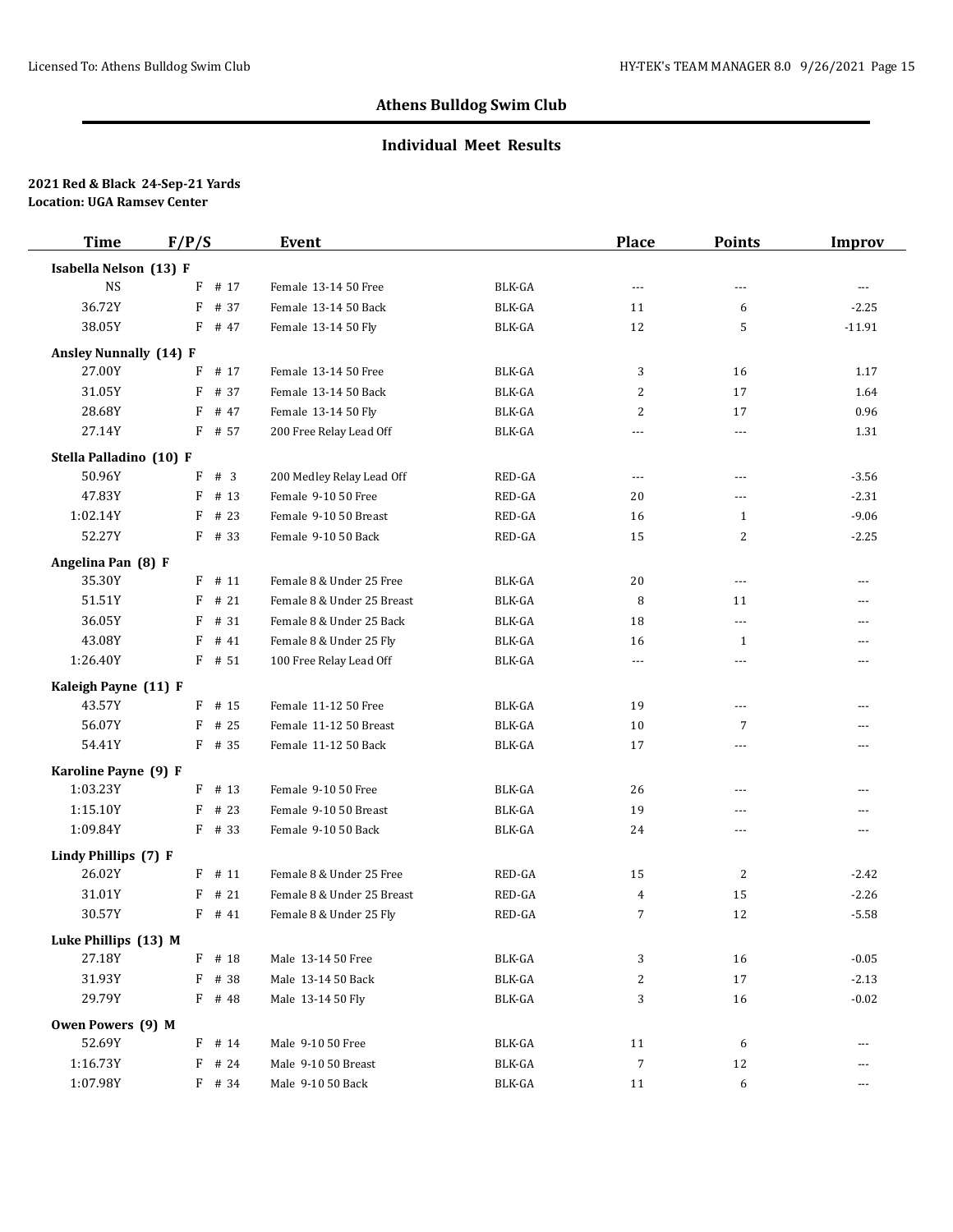## **Individual Meet Results**

| <b>Time</b>                 | F/P/S     | Event                     |               | <b>Place</b>   | <b>Points</b>  | <b>Improv</b>        |
|-----------------------------|-----------|---------------------------|---------------|----------------|----------------|----------------------|
| Grady Price (11) M          |           |                           |               |                |                |                      |
| 36.87Y                      | $F$ # 16  | Male 11-12 50 Free        | RED-GA        | 16             | $\mathbf{1}$   | $-1.24$              |
| 50.22Y                      | F<br># 26 | Male 11-12 50 Breast      | RED-GA        | 9              | 9              | $-2.97$              |
| 47.95Y                      | F<br># 46 | Male 11-12 50 Fly         | RED-GA        | 10             | $\overline{7}$ | $-5.00$              |
| 40.17Y                      | $F$ # 56  | 200 Free Relay Lead Off   | RED-GA        | $\overline{a}$ | $\overline{a}$ | 2.06                 |
| Sam Price (9) M             |           |                           |               |                |                |                      |
| 38.93Y                      | $F$ # 14  | Male 9-10 50 Free         | RED-GA        | 2              | 17             | $-12.08$             |
| 48.84Y                      | F<br># 24 | Male 9-10 50 Breast       | RED-GA        | $\mathbf{1}$   | 20             | $-9.51$              |
| 47.86Y                      | F # 34    | Male 9-10 50 Back         | RED-GA        | 2              | 17             | $-10.56$             |
| Caroline Prince (14) F      |           |                           |               |                |                |                      |
| 33.91Y                      | F<br># 7  | 200 Medley Relay Lead Off | BLK-GA        | $\cdots$       | $\cdots$       | $-7.27$              |
| 29.32Y                      | # 17<br>F | Female 13-14 50 Free      | <b>BLK-GA</b> | 9              | 9              | $-6.00$              |
| 39.92Y                      | F<br># 27 | Female 13-14 50 Breast    | BLK-GA        | 6              | 13             | $-6.93$              |
| 34.55Y                      | F # 37    | Female 13-14 50 Back      | BLK-GA        | 8              | 11             | $-6.63$              |
| 29.30Y                      | F # 57    | 200 Free Relay Lead Off   | BLK-GA        | ---            | $\cdots$       | $-6.02$              |
| Rebecca Pursner (16) F      |           |                           |               |                |                |                      |
| 29.40Y                      | $F$ # 19  | Female 50 Free            | RED-GA        | 9              | 9              | 2.77                 |
| 36.93Y                      | F # 39    | Female 50 Back            | RED-GA        | 6              | 13             | 1.92                 |
| 32.66Y                      | $F$ # 49  | Female 50 Fly             | RED-GA        | 5              | 14             | 1.74                 |
| <b>Riley Ramsey (14) F</b>  |           |                           |               |                |                |                      |
| 33.75Y                      | $F$ # 17  | Female 13-14 50 Free      | RED-GA        | 20             | $\cdots$       | -24.86               |
| 46.52Y                      | $F$ # 27  | Female 13-14 50 Breast    | RED-GA        | 11             | 6              | $---$                |
| 39.10Y                      | F # 37    | Female 13-14 50 Back      | RED-GA        | 14             | 3              | $---$                |
| Gavin Reed (9) M            |           |                           |               |                |                |                      |
| 47.53Y                      | $F$ # 14  | Male 9-10 50 Free         | BLK-GA        | 6              | 13             | $\cdots$             |
| 1:03.40Y                    | F # 34    | Male 9-10 50 Back         | BLK-GA        | 10             | 7              | $---$                |
| Mateo Reilley (12) M        |           |                           |               |                |                |                      |
| 36.26Y                      | $F$ # 16  | Male 11-12 50 Free        | BLK-GA        | 14             | 3              | $-11.90$             |
| <b>NS</b>                   | $F$ # 26  | Male 11-12 50 Breast      | BLK-GA        | $\cdots$       | $\cdots$       | $\scriptstyle\cdots$ |
| 43.40Y                      | $F$ # 46  | Male 11-12 50 Fly         | BLK-GA        | 8              | 11             | $-13.78$             |
| Luke Renier (18) M          |           |                           |               |                |                |                      |
| 23.27Y                      | $F$ # 20  | Male 50 Free              | RED-GA        | 7              | 11.5           | $---$                |
| 30.78Y                      | F # 30    | Male 50 Breast            | RED-GA        | 8              | 11             | ---                  |
| 27.62Y                      | F<br># 40 | Male 50 Back              | RED-GA        | 6              | 13             |                      |
| 23.08Y                      | $F$ # 60  | 200 Free Relay Lead Off   | RED-GA        | $\cdots$       | $\cdots$       | $---$                |
| Joseph or Joey Rhine (12) M |           |                           |               |                |                |                      |
| 31.39Y                      | F # 6     | 200 Medley Relay Lead Off | BLK-GA        | ---            | $\cdots$       | $-1.42$              |
| 27.80Y                      | F<br># 16 | Male 11-12 50 Free        | BLK-GA        | 3              | 16             | $-0.82$              |
| 37.26Y                      | F<br># 26 | Male 11-12 50 Breast      | BLK-GA        | 3              | 16             | $-2.22$              |
| 32.50Y                      | F<br># 36 | Male 11-12 50 Back        | BLK-GA        | 2              | 17             | $-0.31$              |
| 28.08Y                      | F # 56    | 200 Free Relay Lead Off   | BLK-GA        | $\cdots$       | $\cdots$       | $-0.54$              |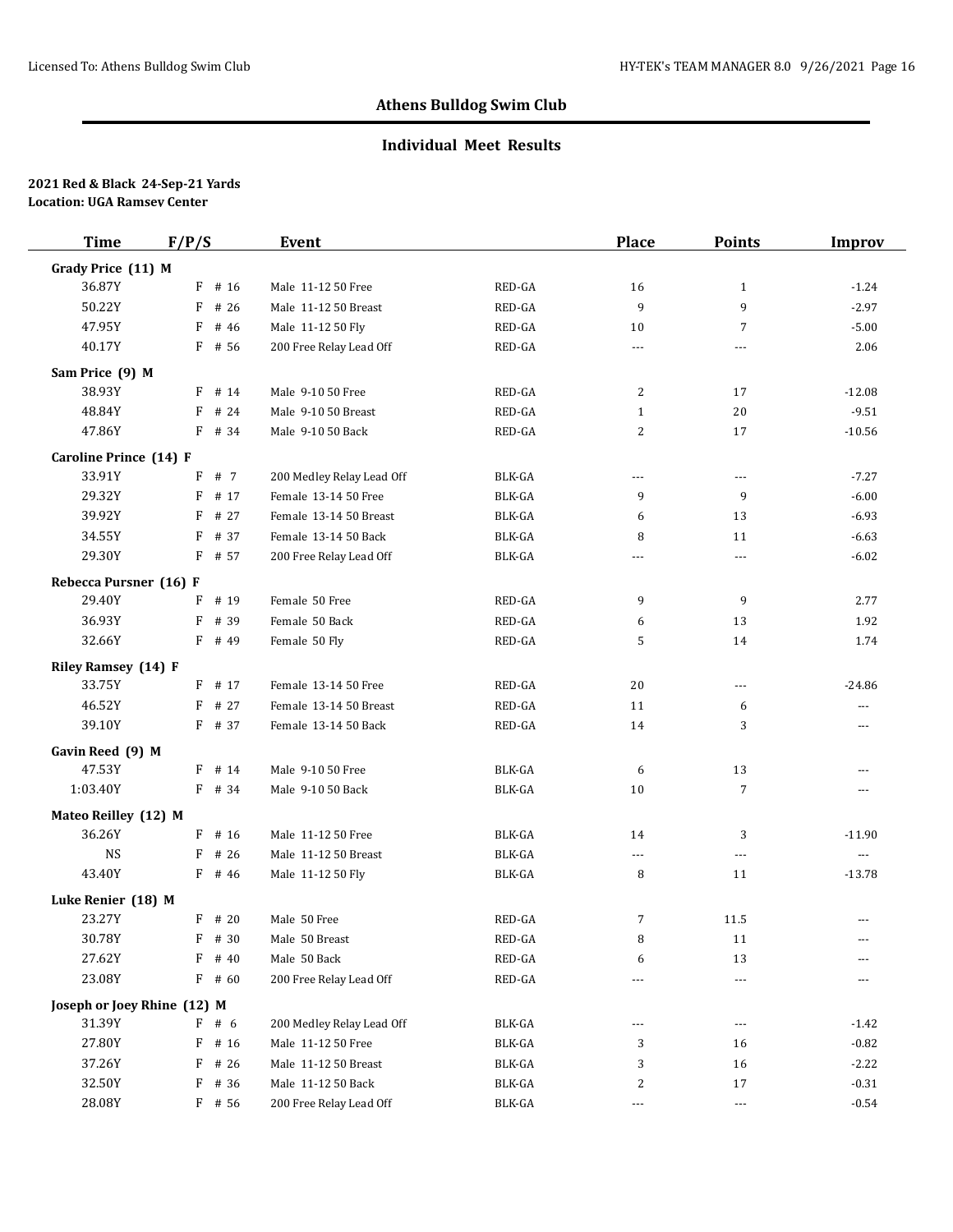### **Individual Meet Results**

| <b>Time</b>            | F/P/S     | Event                     |               | <b>Place</b>   | <b>Points</b>  | <b>Improv</b>        |
|------------------------|-----------|---------------------------|---------------|----------------|----------------|----------------------|
| Gabby Rosser (10) F    |           |                           |               |                |                |                      |
| 35.96Y                 | F<br># 13 | Female 9-10 50 Free       | BLK-GA        | 5              | 14             | $-0.31$              |
| 41.90Y                 | F<br># 33 | Female 9-10 50 Back       | <b>BLK-GA</b> | 4              | 15             | $-3.31$              |
| 37.14Y                 | $F$ # 43  | Female 9-10 50 Fly        | BLK-GA        | $\mathbf{1}$   | 20             | $-1.88$              |
| Kyleigh Ryan (15) F    |           |                           |               |                |                |                      |
| 28.33Y                 | $F$ # 19  | Female 50 Free            | BLK-GA        | 6              | 13             | $-0.12$              |
| 32.21Y                 | F<br># 39 | Female 50 Back            | BLK-GA        | 4              | 15             | $-0.29$              |
| 32.92Y                 | F<br># 49 | Female 50 Fly             | BLK-GA        | 6              | 13             | $\scriptstyle\cdots$ |
| Ben Sabatinelli (10) M |           |                           |               |                |                |                      |
| 55.79Y                 | F<br># 14 | Male 9-10 50 Free         | RED-GA        | 12             | 5              | ---                  |
| 1:00.49Y               | # 24<br>F | Male 9-10 50 Breast       | RED-GA        | 3              | 16             | ---                  |
| 1:01.38Y               | $F$ # 34  | Male 9-10 50 Back         | RED-GA        | 8              | 11             | ---                  |
| Cole Sabatinelli (7) M |           |                           |               |                |                |                      |
| 38.73Y                 | F<br># 12 | Male 8 & Under 25 Free    | RED-GA        | 17             | ---            | ---                  |
| 42.97Y                 | F # 32    | Male 8 & Under 25 Back    | RED-GA        | 13             | 4              | ---                  |
| Jax Santos (8) M       |           |                           |               |                |                |                      |
| 59.06Y                 | F # 2     | 100 Medley Relay Lead Off | BLK-GA        | $\overline{a}$ | $\overline{a}$ | ---                  |
| 20.14Y                 | # 12<br>F | Male 8 & Under 25 Free    | <b>BLK-GA</b> | 3              | 15.5           | ---                  |
| 24.24Y                 | # 32<br>F | Male 8 & Under 25 Back    | BLK-GA        | $\mathbf{1}$   | 20             | ---                  |
| 24.29Y                 | $F$ # 42  | Male 8 & Under 25 Fly     | BLK-GA        | 2              | 17             | ---                  |
| Addie Savage (13) F    |           |                           |               |                |                |                      |
| 31.89Y                 | $F$ # 17  | Female 13-14 50 Free      | RED-GA        | 15             | 2              | 0.17                 |
| 47.95Y                 | F<br># 27 | Female 13-14 50 Breast    | RED-GA        | 12             | 5              | $-6.39$              |
| 34.25Y                 | F<br># 47 | Female 13-14 50 Fly       | RED-GA        | 9              | 9              | $-6.00$              |
| 31.85Y                 | F # 57    | 200 Free Relay Lead Off   | RED-GA        | ---            | ---            | 0.13                 |
| Coby Savage (10) F     |           |                           |               |                |                |                      |
| 40.19Y                 | F<br>#3   | 200 Medley Relay Lead Off | RED-GA        | ---            | ---            | $-4.02$              |
| 36.11Y                 | F<br># 13 | Female 9-10 50 Free       | RED-GA        | 6              | 13             | $-1.14$              |
| 47.61Y                 | F<br># 23 | Female 9-10 50 Breast     | RED-GA        | 3              | 16             | $-3.77$              |
| 47.91Y                 | $F$ # 43  | Female 9-10 50 Fly        | RED-GA        | 4              | 15             | $-1.75$              |
| Brynn Sharpton (9) F   |           |                           |               |                |                |                      |
| 42.10Y                 | $F$ # 13  | Female 9-10 50 Free       | BLK-GA        | 16             | $\mathbf{1}$   | ---                  |
| 55.59Y                 | $F$ # 23  | Female 9-10 50 Breast     | BLK-GA        | 10             | 7              |                      |
| 55.01Y                 | $F$ # 33  | Female 9-10 50 Back       | BLK-GA        | 19             | ---            |                      |
| Briley Smith (11) F    |           |                           |               |                |                |                      |
| 42.51Y                 | $F$ # 5   | 200 Medley Relay Lead Off | RED-GA        | ---            | ---            | $-2.96$              |
| 36.99Y                 | $F$ # 15  | Female 11-12 50 Free      | RED-GA        | 13             | 4              | $-2.34$              |
| 50.78Y                 | F<br># 25 | Female 11-12 50 Breast    | RED-GA        | 7              | 12             | $-7.36$              |
| 42.67Y                 | $F$ # 35  | Female 11-12 50 Back      | RED-GA        | 10             | 7              | $-2.80$              |
| Lynnette Smith (13) F  |           |                           |               |                |                |                      |
| 31.00Y                 | # 17<br>F | Female 13-14 50 Free      | BLK-GA        | 13             | 4              | ---                  |
| 33.67Y                 | # 37<br>F | Female 13-14 50 Back      | BLK-GA        | $\overline{7}$ | 12             | ---                  |
| 37.61Y                 | $F$ # 47  | Female 13-14 50 Fly       | BLK-GA        | 10             | 7              | ---                  |
|                        |           |                           |               |                |                |                      |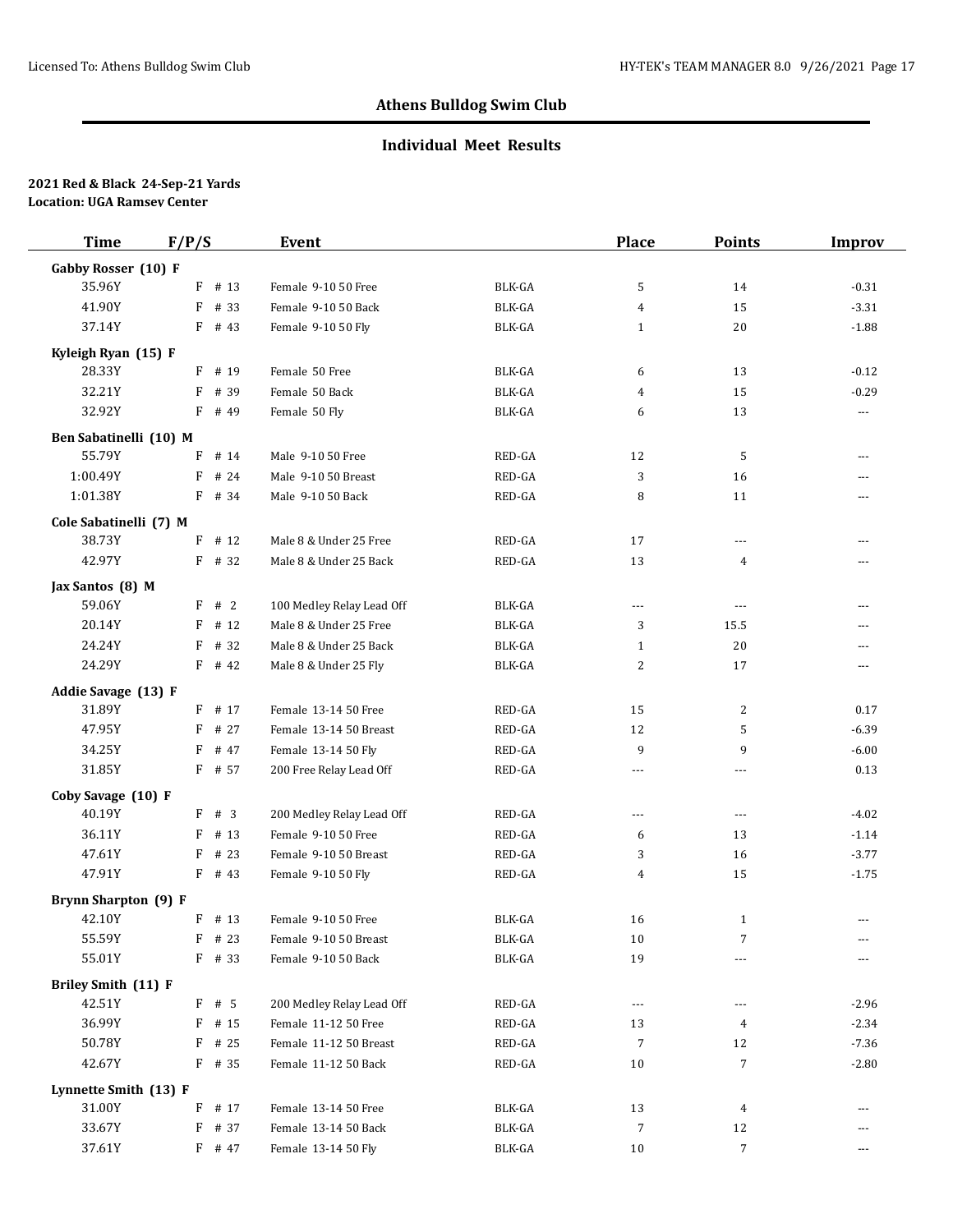## **Individual Meet Results**

| <b>Time</b>             | F/P/S                 | Event                     |                                             | <b>Place</b>         | <b>Points</b>  | <b>Improv</b>  |
|-------------------------|-----------------------|---------------------------|---------------------------------------------|----------------------|----------------|----------------|
| Ches Steele (8) M       |                       |                           |                                             |                      |                |                |
| <b>NS</b>               | $F$ # 12              | Male 8 & Under 25 Free    | BLK-GA                                      | $\sim$ $\sim$        | $- - -$        | $- - -$        |
| <b>NS</b>               | # 22<br>F             | Male 8 & Under 25 Breast  | BLK-GA                                      | ---                  | ---            | ---            |
| $_{\rm NS}$             | F # 32                | Male 8 & Under 25 Back    | BLK-GA                                      | $- - -$              | $- - -$        | $---$          |
| Wilder Steele (6) M     |                       |                           |                                             |                      |                |                |
| 1:17.85Y                | F # 2                 | 100 Medley Relay Lead Off | BLK-GA                                      | $\cdots$             | $\cdots$       | $\cdots$       |
| 26.82Y                  | # 12<br>F             | Male 8 & Under 25 Free    | BLK-GA                                      | 10                   | 7              | $-$            |
| 36.97Y                  | F<br># 32             | Male 8 & Under 25 Back    | BLK-GA                                      | 12                   | 5              | $\overline{a}$ |
| 36.07Y                  | F<br># 42             | Male 8 & Under 25 Fly     | BLK-GA                                      | 11                   | 6              | $\overline{a}$ |
| 1:07.60Y                | $F$ # 52              | 100 Free Relay Lead Off   | BLK-GA                                      | $\cdots$             | $---$          | $\cdots$       |
| Campbell Sullivan (8) F |                       |                           |                                             |                      |                |                |
| 20.58Y                  | $\mathbf F$<br># 11   | Female 8 & Under 25 Free  | BLK-GA                                      | 5                    | 14             | $\sim$         |
| 25.96Y                  | F<br># 31             | Female 8 & Under 25 Back  | BLK-GA                                      | 5                    | 14             | $\frac{1}{2}$  |
| 26.21Y                  | F<br># 41             | Female 8 & Under 25 Fly   | BLK-GA                                      | 4                    | 15             | $\sim$         |
| 44.67Y                  | $F$ # 51              | 100 Free Relay Lead Off   | BLK-GA                                      | $\cdots$             | $\cdots$       | $\frac{1}{2}$  |
| Turner Teach (13) F     |                       |                           |                                             |                      |                |                |
| 31.99Y                  | $F$ # 17              | Female 13-14 50 Free      | RED-GA                                      | 16                   | 1              | $-0.15$        |
| 38.29Y                  | F<br># 37             | Female 13-14 50 Back      | RED-GA                                      | 12                   | 5              | $-4.98$        |
| 37.94Y                  | F<br># 47             | Female 13-14 50 Fly       | RED-GA                                      | 11                   | 6              | 2.06           |
| 32.81Y                  | F # 57                | 200 Free Relay Lead Off   | RED-GA                                      | $\overline{a}$       | $\overline{a}$ | 0.67           |
|                         |                       |                           |                                             |                      |                |                |
| John Templin (7) M      |                       |                           |                                             |                      |                |                |
| 21.50Y                  | $F$ # 12              | Male 8 & Under 25 Free    | RED-GA                                      | 7                    | 12             | $-6.95$        |
| 30.50Y<br>26.44Y        | F<br># 22<br>$F$ # 42 | Male 8 & Under 25 Breast  | RED-GA<br>$\mathsf{RED}\text{-}\mathsf{GA}$ | 3                    | 16<br>15       | $-7.69$        |
|                         |                       | Male 8 & Under 25 Fly     |                                             | 4                    |                | $-6.97$        |
| Leah Templin (10) F     |                       |                           |                                             |                      |                |                |
| 33.69Y                  | $F$ # 13              | Female 9-10 50 Free       | RED-GA                                      | $\mathbf{1}$         | 20             | $-2.39$        |
| 41.86Y                  | F<br># 33             | Female 9-10 50 Back       | RED-GA                                      | 3                    | 16             | $-4.88$        |
| 38.20Y                  | $F$ # 43              | Female 9-10 50 Fly        | RED-GA                                      | 2                    | 17             | $-3.34$        |
| Kailey Teyner (14) F    |                       |                           |                                             |                      |                |                |
| 27.40Y                  | $F$ # 17              | Female 13-14 50 Free      | RED-GA                                      | 5                    | 14             | 0.48           |
| 34.78Y                  | # 27<br>F             | Female 13-14 50 Breast    | RED-GA                                      | $\mathbf{1}$         | 20             | 0.09           |
| 32.23Y                  | F<br># 37             | Female 13-14 50 Back      | RED-GA                                      | 5                    | 14             | $-3.03$        |
| 27.50Y                  | $F$ # 57              | 200 Free Relay Lead Off   | RED-GA                                      | $\scriptstyle\cdots$ | $\cdots$       | 0.58           |
| Mercy Thang (14) F      |                       |                           |                                             |                      |                |                |
| 32.91Y                  | F # 17                | Female 13-14 50 Free      | RED-GA                                      | 18                   | $\cdots$       | $-1.72$        |
| 42.24Y                  | # 27<br>F             | Female 13-14 50 Breast    | RED-GA                                      | 8                    | 11             | $-3.86$        |
| 39.25Y                  | F # 37                | Female 13-14 50 Back      | RED-GA                                      | 15                   | $\overline{c}$ | $-4.74$        |
| Van Thang (12) M        |                       |                           |                                             |                      |                |                |
| 51.64Y                  | F<br># 6              | 200 Medley Relay Lead Off | RED-GA                                      | $\cdots$             | ---            | $-4.36$        |
| 39.78Y                  | F<br># 16             | Male 11-12 50 Free        | RED-GA                                      | 19                   | ---            | $-3.01$        |
| 51.04Y                  | F<br># 26             | Male 11-12 50 Breast      | RED-GA                                      | 11                   | 6              | $-9.03$        |
| 47.09Y                  | $F$ # 36              | Male 11-12 50 Back        | RED-GA                                      | 11                   | 6              | $-8.91$        |
|                         |                       |                           |                                             |                      |                |                |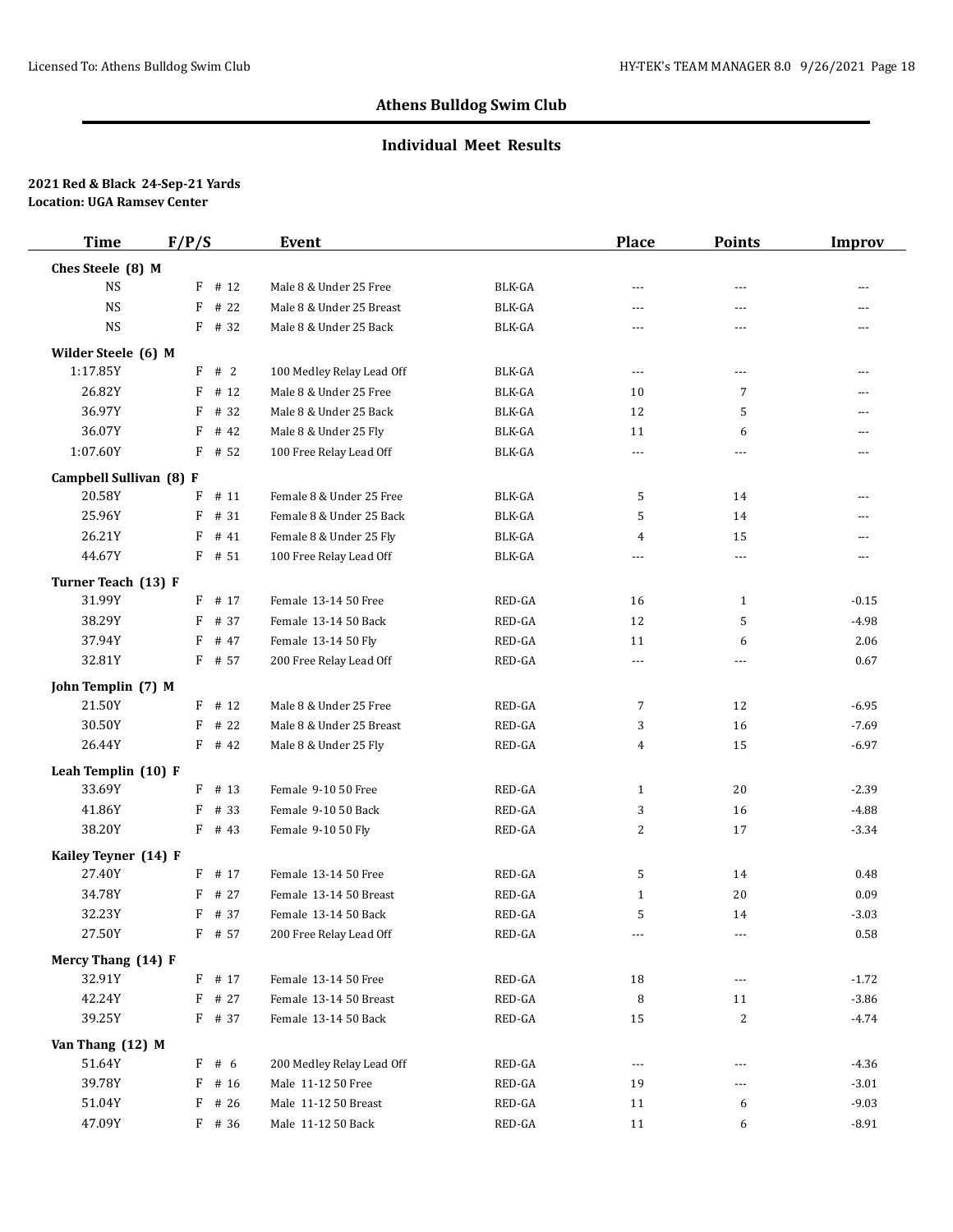## **Individual Meet Results**

| <b>Time</b>                    | F/P/S     | <b>Event</b>              |                                   | <b>Place</b>   | <b>Points</b>  | <b>Improv</b>            |
|--------------------------------|-----------|---------------------------|-----------------------------------|----------------|----------------|--------------------------|
| <b>Bailey Tomlinson (11) F</b> |           |                           |                                   |                |                |                          |
| 34.57Y                         | # 15<br>F | Female 11-12 50 Free      | BLK-GA                            | 11             | 6              | $-4.39$                  |
| 40.84Y                         | F<br># 35 | Female 11-12 50 Back      | <b>BLK-GA</b>                     | 8              | 11             | $-1.06$                  |
| 41.19Y                         | $F$ # 45  | Female 11-12 50 Fly       | BLK-GA                            | 9              | 9              | 0.31                     |
| Paige Tomlinson (7) F          |           |                           |                                   |                |                |                          |
| 23.86Y                         | # 11<br>F | Female 8 & Under 25 Free  | RED-GA                            | 11             | 6              | $-3.98$                  |
| 24.93Y                         | # 31<br>F | Female 8 & Under 25 Back  | RED-GA                            | $\overline{4}$ | 15             | $-2.83$                  |
| 30.59Y                         | $F$ # 41  | Female 8 & Under 25 Fly   | RED-GA                            | 8              | 11             | 4.76                     |
| Jonah Toon (10) M              |           |                           |                                   |                |                |                          |
| 47.27Y                         | F # 4     | 200 Medley Relay Lead Off | BLK-GA                            | $\cdots$       | $\cdots$       | $-8.55$                  |
| 42.10Y                         | F<br># 14 | Male 9-10 50 Free         | BLK-GA                            | 4              | 15             | $-5.09$                  |
| 47.22Y                         | # 34<br>F | Male 9-10 50 Back         | BLK-GA                            | $\mathbf{1}$   | 20             | $-8.60$                  |
| 53.23Y                         | $F$ # 44  | Male 9-10 50 Fly          | BLK-GA                            | 2              | 17             | $-19.55$                 |
| Marin Torres (12) F            |           |                           |                                   |                |                |                          |
| <b>NS</b>                      | $F$ # 15  | Female 11-12 50 Free      | BLK-GA                            | $\cdots$       | $\overline{a}$ | $- - -$                  |
| $_{\rm NS}$                    | $F$ # 35  | Female 11-12 50 Back      | BLK-GA                            | $- - -$        | ---            |                          |
| Sofia Torres (10) F            |           |                           |                                   |                |                |                          |
| 1:01.25Y                       | $F$ # 13  | Female 9-10 50 Free       | RED-GA                            | 25             | ---            | $\sim$ $\sim$            |
| 1:18.83Y                       | $F$ # 33  | Female 9-10 50 Back       | RED-GA                            | 25             | ---            | ---                      |
| Torin Trotter (12) M           |           |                           |                                   |                |                |                          |
| 30.75Y                         | F<br># 6  | 200 Medley Relay Lead Off | RED-GA                            | $\cdots$       | $\cdots$       | $\cdots$                 |
| 25.77Y                         | F<br># 16 | Male 11-12 50 Free        | RED-GA                            | 1              | 20             | $-18.50$                 |
| 30.80Y                         | F<br># 36 | Male 11-12 50 Back        | RED-GA                            | $\mathbf{1}$   | 20             | $\cdots$                 |
| 29.64Y                         | F # 46    | Male 11-12 50 Fly         | $\mathsf{RED}\text{-}\mathsf{GA}$ | $\mathbf{1}$   | 20             | $\hspace{0.05cm} \ldots$ |
| Elin Turner (13) F             |           |                           |                                   |                |                |                          |
| 28.19Y                         | $F$ # 17  | Female 13-14 50 Free      | BLK-GA                            | 8              | 11             | 0.23                     |
| 36.82Y                         | # 27<br>F | Female 13-14 50 Breast    | BLK-GA                            | 3              | 16             | 1.03                     |
| 33.03Y                         | F # 47    | Female 13-14 50 Fly       | <b>BLK-GA</b>                     | 8              | 11             | $-0.36$                  |
| Cora Unzicker (7) F            |           |                           |                                   |                |                |                          |
| 36.84Y                         | $F$ # 11  | Female 8 & Under 25 Free  | BLK-GA                            | 21             | $\overline{a}$ | ---                      |
| 40.13Y                         | F<br># 31 | Female 8 & Under 25 Back  | BLK-GA                            | 19             | ---            |                          |
| 46.65Y                         | F<br># 41 | Female 8 & Under 25 Fly   | <b>BLK-GA</b>                     | 17             | $\sim$ $\sim$  | $\sim$ $\sim$            |
| Natalie Uptagrafft (13) F      |           |                           |                                   |                |                |                          |
| 34.90Y                         | F # 17    | Female 13-14 50 Free      | BLK-GA                            | 21             | $\overline{a}$ | $-8.82$                  |
| 49.96Y                         | $F$ # 27  | Female 13-14 50 Breast    | BLK-GA                            | 13             | 4              | $-4.22$                  |
| 38.79Y                         | $F$ # 37  | Female 13-14 50 Back      | BLK-GA                            | 13             | 4              | $-11.05$                 |
| Lila Vasant (10) F             |           |                           |                                   |                |                |                          |
| 54.03Y                         | $F$ # 13  | Female 9-10 50 Free       | BLK-GA                            | 24             | $\cdots$       | $\cdots$                 |
| 1:19.16Y                       | $F$ # 23  | Female 9-10 50 Breast     | BLK-GA                            | 20             | ---            | ---                      |
| 1:04.15Y                       | $F$ # 33  | Female 9-10 50 Back       | BLK-GA                            | 22             | $\cdots$       | $\cdots$                 |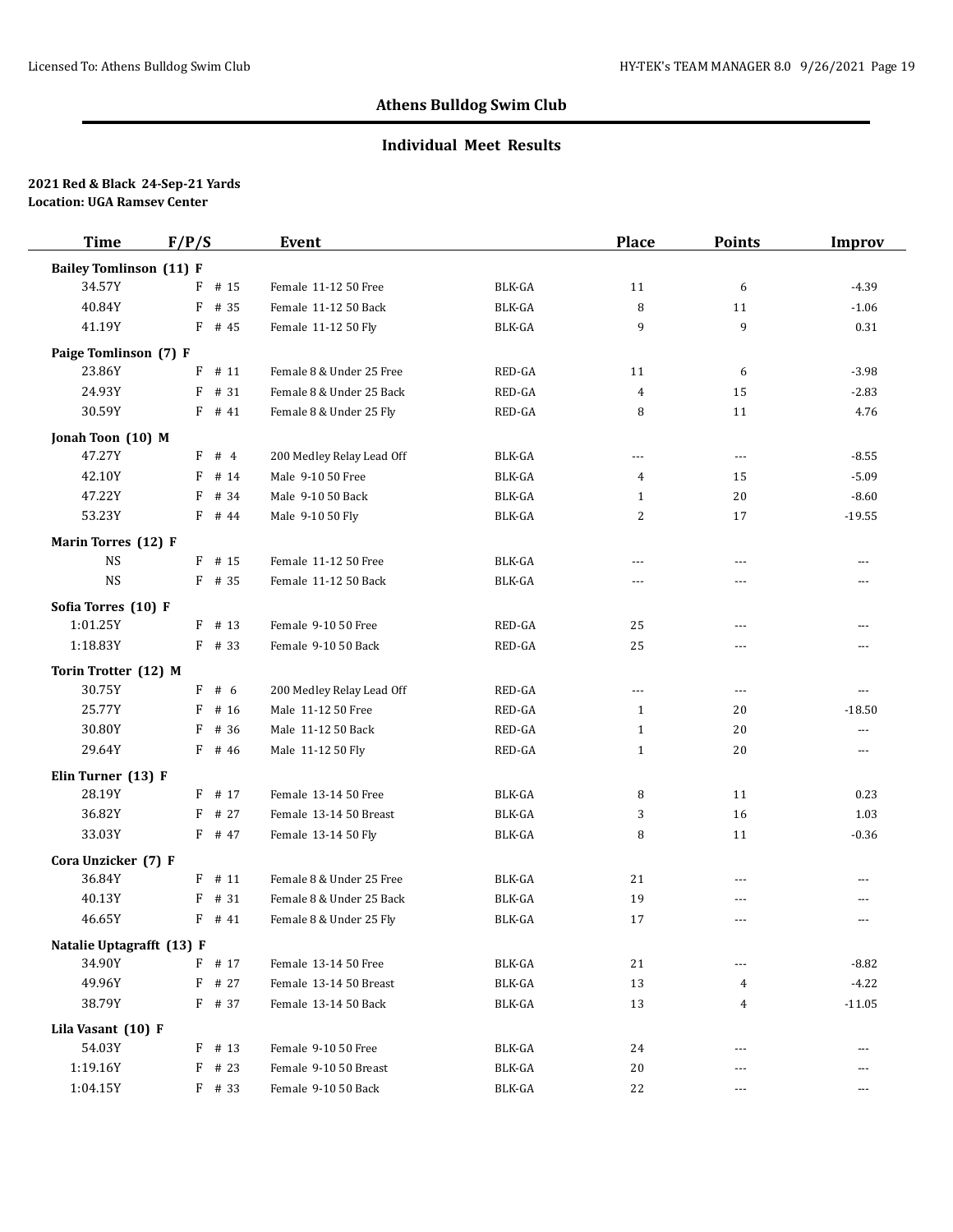## **Individual Meet Results**

| <b>Time</b>                     | F/P/S |          | Event                      |               | <b>Place</b> | <b>Points</b>  | <b>Improv</b>            |
|---------------------------------|-------|----------|----------------------------|---------------|--------------|----------------|--------------------------|
| Hannah Vaughn (8) F             |       |          |                            |               |              |                |                          |
| 26.50Y                          |       | $F$ # 11 | Female 8 & Under 25 Free   | BLK-GA        | 16           | $\mathbf{1}$   | ---                      |
| 39.77Y                          | F     | #21      | Female 8 & Under 25 Breast | BLK-GA        | 6            | 13             | $---$                    |
| 33.75Y                          |       | $F$ # 31 | Female 8 & Under 25 Back   | BLK-GA        | 16           | $\mathbf{1}$   | $\cdots$                 |
| Kerrigan Vaughn (11) F          |       |          |                            |               |              |                |                          |
| 33.77Y                          | F     | # 5      | 200 Medley Relay Lead Off  | RED-GA        | $\cdots$     | $\overline{a}$ | 0.58                     |
| 30.70Y                          | F     | # 15     | Female 11-12 50 Free       | RED-GA        | 5            | 14             | 0.32                     |
| 33.23Y                          | F     | # 35     | Female 11-12 50 Back       | RED-GA        | $\mathbf{1}$ | 20             | 0.04                     |
| 33.90Y                          |       | $F$ # 45 | Female 11-12 50 Fly        | RED-GA        | 3            | 16             | 0.40                     |
| Khloe Vaughn (8) F              |       |          |                            |               |              |                |                          |
| 19.59Y                          |       | $F$ # 11 | Female 8 & Under 25 Free   | BLK-GA        | 3            | 16             | $\overline{\phantom{a}}$ |
| 26.24Y                          | F     | # 31     | Female 8 & Under 25 Back   | BLK-GA        | 6            | 13             | $---$                    |
| 31.26Y                          |       | $F$ # 41 | Female 8 & Under 25 Fly    | BLK-GA        | 10           | 7              | ---                      |
| Olivier Voivedich-Walter (11) M |       |          |                            |               |              |                |                          |
| 39.27Y                          |       | $F$ # 16 | Male 11-12 50 Free         | BLK-GA        | 18           | $\cdots$       | $\sim$                   |
| 53.82Y                          | F     | # 26     | Male 11-12 50 Breast       | BLK-GA        | 12           | 5              | $\overline{a}$           |
| 53.81Y                          |       | $F$ # 36 | Male 11-12 50 Back         | BLK-GA        | 13           | 4              | $---$                    |
| Benjamen Walker (8) M           |       |          |                            |               |              |                |                          |
| 29.13Y                          | F     | # 12     | Male 8 & Under 25 Free     | RED-GA        | 13           | 4              | $-9.05$                  |
| 33.45Y                          | F     | # 32     | Male 8 & Under 25 Back     | RED-GA        | 10           | 7              | $-6.31$                  |
| 40.16Y                          |       | $F$ # 42 | Male 8 & Under 25 Fly      | RED-GA        | 12           | 5              | $-29.75$                 |
| 1:07.77Y                        |       | $F$ # 52 | 100 Free Relay Lead Off    | RED-GA        | $\cdots$     | $\sim$ $\sim$  | 29.59                    |
| Emi Walker (12) F               |       |          |                            |               |              |                |                          |
| 42.58Y                          |       | $F$ # 15 | Female 11-12 50 Free       | BLK-GA        | 18           | $\cdots$       | $---$                    |
| 48.17Y                          |       | $F$ # 35 | Female 11-12 50 Back       | BLK-GA        | 12           | 5              | $\cdots$                 |
| Hong-Yi Wang (8) M              |       |          |                            |               |              |                |                          |
| 24.41Y                          |       | $F$ # 12 | Male 8 & Under 25 Free     | RED-GA        | 9            | 9              | 0.49                     |
| 29.00Y                          |       | $F$ # 22 | Male 8 & Under 25 Breast   | RED-GA        | 2            | 17             | $-7.95$                  |
| 28.38Y                          |       | $F$ # 42 | Male 8 & Under 25 Fly      | RED-GA        | 7            | 12             | $-9.02$                  |
| Silas Webb (9) M                |       |          |                            |               |              |                |                          |
| 48.54Y                          | F     | # 14     | Male 9-10 50 Free          | RED-GA        | 8            | 11             | $\overline{a}$           |
| 53.37Y                          |       | $F$ # 34 | Male 9-10 50 Back          | RED-GA        | 6            | 13             | $\cdots$                 |
| Porter Welch (12) M             |       |          |                            |               |              |                |                          |
| <b>NS</b>                       |       | $F$ # 16 | Male 11-12 50 Free         | BLK-GA        |              |                |                          |
| <b>NS</b>                       |       | $F$ # 36 | Male 11-12 50 Back         | <b>BLK-GA</b> | ---          | ---            |                          |
| Walker Welch (9) M              |       |          |                            |               |              |                |                          |
| 1:04.29Y                        |       | $F$ # 14 | Male 9-10 50 Free          | BLK-GA        | 14           | 3              | $- - -$                  |
| 1:11.11Y                        |       | F # 34   | Male 9-10 50 Back          | BLK-GA        | 12           | 5              | $\cdots$                 |
|                                 |       |          |                            |               |              |                |                          |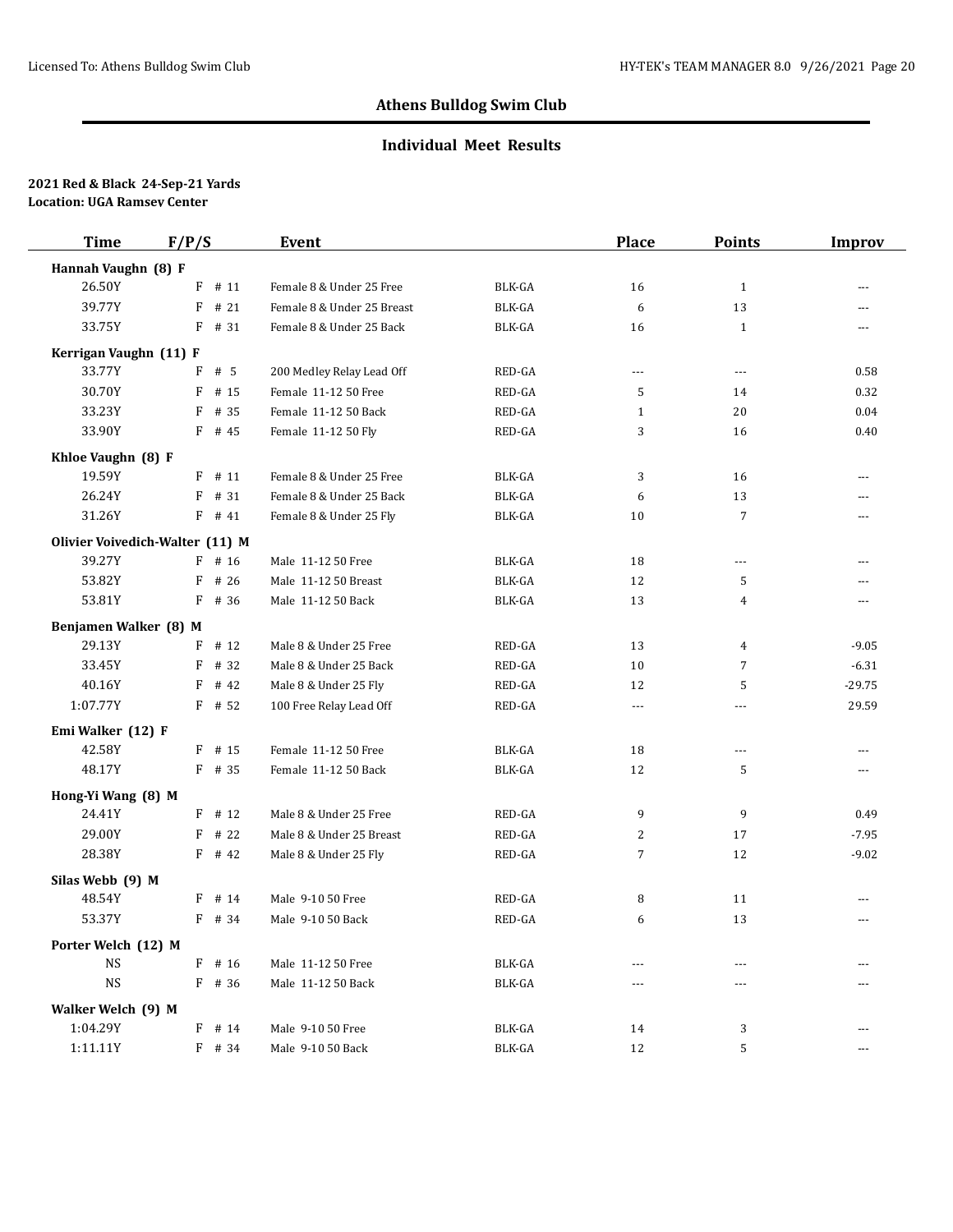### **Individual Meet Results**

| <b>Time</b>                    | F/P/S     | Event                     |               | <b>Place</b>   | <b>Points</b>  | <b>Improv</b>            |
|--------------------------------|-----------|---------------------------|---------------|----------------|----------------|--------------------------|
| Caz Weldon (10) M              |           |                           |               |                |                |                          |
| 52.11Y                         | $F$ # 4   | 200 Medley Relay Lead Off | RED-GA        | $\overline{a}$ | $\overline{a}$ | 0.67                     |
| 44.70Y                         | F<br># 14 | Male 9-10 50 Free         | RED-GA        | 5              | 14             | $-0.11$                  |
| 49.91Y                         | F<br># 34 | Male 9-10 50 Back         | RED-GA        | 5              | 14             | $-1.53$                  |
| 59.51Y                         | F<br># 44 | Male 9-10 50 Fly          | RED-GA        | 3              | 16             | $-0.13$                  |
| 41.67Y                         | $F$ # 54  | 200 Free Relay Lead Off   | RED-GA        | $\cdots$       | $\overline{a}$ | $-3.14$                  |
| David Werner (11) M            |           |                           |               |                |                |                          |
| 32.70Y                         | F<br># 16 | Male 11-12 50 Free        | BLK-GA        | 12             | 5              | $-4.87$                  |
| 44.02Y                         | # 26<br>F | Male 11-12 50 Breast      | BLK-GA        | 8              | 11             | $-6.46$                  |
| 38.60Y                         | $F$ # 36  | Male 11-12 50 Back        | BLK-GA        | 8              | 11             | $-7.09$                  |
| <b>Brooklyn Wheatley (8) F</b> |           |                           |               |                |                |                          |
| 1:03.13Y                       | $F$ # 1   | 100 Medley Relay Lead Off | RED-GA        | $\cdots$       | $\cdots$       | 35.47                    |
| 23.42Y                         | F<br># 11 | Female 8 & Under 25 Free  | RED-GA        | 10             | 7              | $-6.03$                  |
| 31.14Y                         | # 31<br>F | Female 8 & Under 25 Back  | RED-GA        | 13             | 4              | 3.48                     |
| 30.94Y                         | $F$ # 41  | Female 8 & Under 25 Fly   | RED-GA        | 9              | 9              | 0.66                     |
| 1:10.75Y                       | $F$ # 51  | 100 Free Relay Lead Off   | RED-GA        | $\cdots$       | $\sim$ $\sim$  | 41.30                    |
| Mei White (17) F               |           |                           |               |                |                |                          |
| <b>NS</b>                      | $F$ # 19  | Female 50 Free            | RED-GA        | $---$          | $\sim$ $\sim$  | $---$                    |
| <b>NS</b>                      | F<br># 29 | Female 50 Breast          | RED-GA        | $---$          | $\sim$ $\sim$  | $\overline{\phantom{a}}$ |
| $_{\rm NS}$                    | $F$ # 39  | Female 50 Back            | RED-GA        | $---$          | $\overline{a}$ | $\overline{a}$           |
| Elliott Woodward (16) M        |           |                           |               |                |                |                          |
| 26.84Y                         | $F$ # 20  | Male 50 Free              | BLK-GA        | 20             | $\cdots$       | $\cdots$                 |
| 38.72Y                         | F<br># 30 | Male 50 Breast            | <b>BLK-GA</b> | 16             | $\mathbf{1}$   | $-$                      |
| 32.15Y                         | $F$ # 40  | Male 50 Back              | BLK-GA        | 16             | $\mathbf{1}$   | $\cdots$                 |
| James Xiao (17) M              |           |                           |               |                |                |                          |
| 22.28Y                         | $F$ # 20  | Male 50 Free              | RED-GA        | 3              | 16             | 0.13                     |
| 29.01Y                         | F<br># 30 | Male 50 Breast            | RED-GA        | 2              | 17             | $-1.52$                  |
| 25.49Y                         | $F$ # 40  | Male 50 Back              | RED-GA        | 2              | 17             | $-0.32$                  |
| Rayna Xiao (14) F              |           |                           |               |                |                |                          |
| 31.19Y                         | $F$ # 17  | Female 13-14 50 Free      | RED-GA        | 14             | 3              | $\overline{\phantom{a}}$ |
| 43.14Y                         | # 27<br>F | Female 13-14 50 Breast    | RED-GA        | 9              | 9              | ---                      |
| 39.26Y                         | $F$ # 37  | Female 13-14 50 Back      | RED-GA        | 16             | $\mathbf{1}$   | $\sim$                   |
| Ryan Xiao (14) M               |           |                           |               |                |                |                          |
| $\mathop{\rm NS}$              | $F$ # 18  | Male 13-14 50 Free        | RED-GA        |                | ---            | ---                      |
| NS                             | F<br># 28 | Male 13-14 50 Breast      | RED-GA        |                |                |                          |
| <b>NS</b>                      | F # 38    | Male 13-14 50 Back        | RED-GA        | $---$          | $\cdots$       | $---$                    |
| Carson Yeomans (13) F          |           |                           |               |                |                |                          |
| 30.73Y                         | F<br># 17 | Female 13-14 50 Free      | RED-GA        | 12             | 5              | $-0.05$                  |
| 38.80Y                         | F<br># 27 | Female 13-14 50 Breast    | RED-GA        | 5              | 14             | $-1.04$                  |
| 35.29Y                         | F # 37    | Female 13-14 50 Back      | RED-GA        | 9              | 9              | $-0.01$                  |
|                                |           |                           |               |                |                |                          |